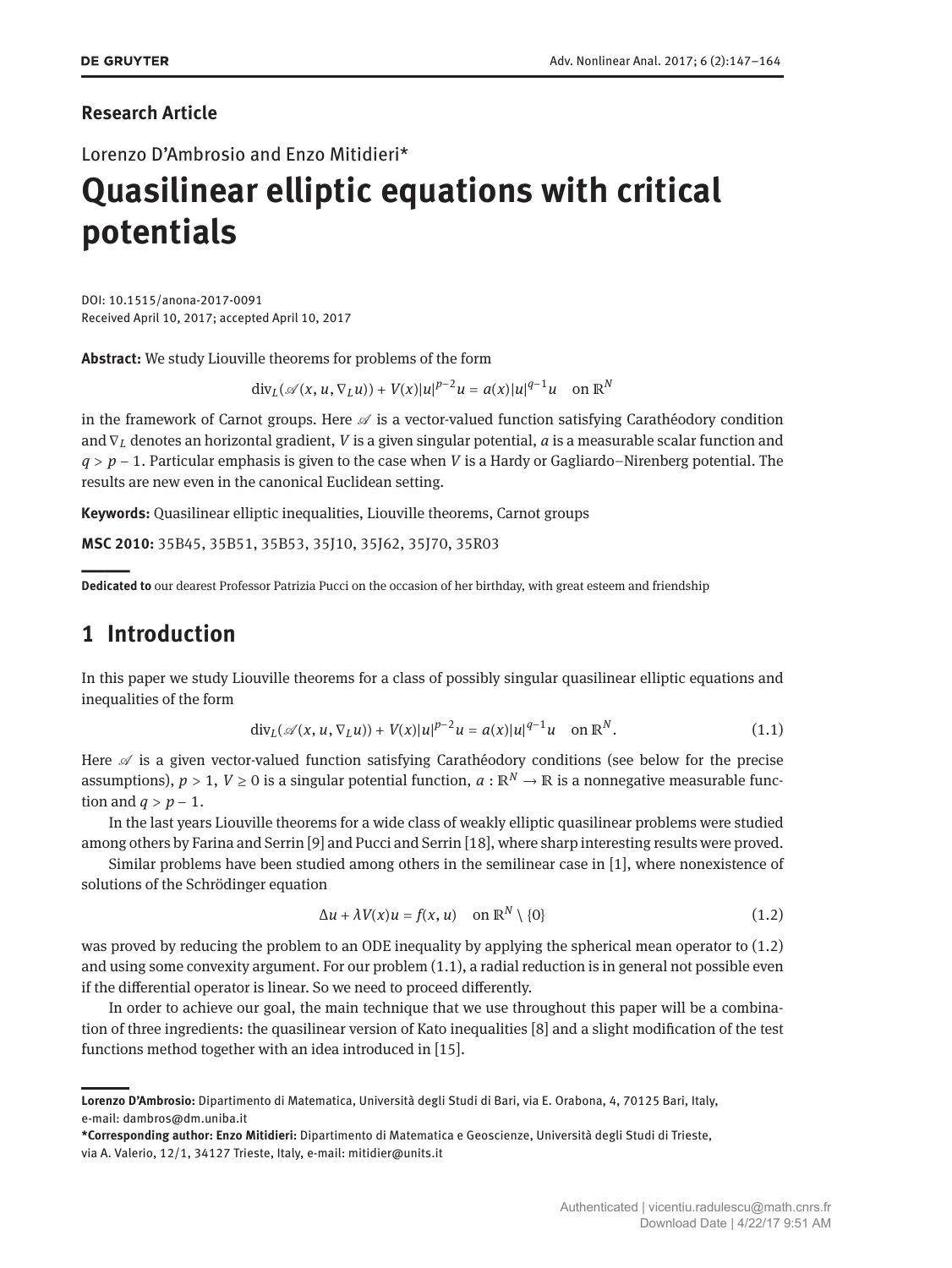Roughly speaking the proof or our main results will be organised in two steps. The first is to apply Kato's inequality to [\(1.1\)](#page-0-1) reducing the problem to the study of the nonnegative solutions of

$$
\mathrm{div}_L(\mathscr{A}(x,u,\nabla_L u))+V(x)|u|^{p-2}u\geq a(x)u^q,\quad u\geq 0,\quad\text{on }\mathbb{R}^N.
$$

The second step will be the application of some a priori estimates proved during the course. These estimates depend on two parameters  $\alpha$  and  $R$ . By using an idea first introduced in [\[15,](#page-17-5) see proof of Theorem 4.1], we can choose  $\alpha$  large enough and then by letting  $R \to +\infty$  we conclude.

We point out that when dealing with equations or inequalities other fine techniques based on Keller– Osserman ideas ([\[13\]](#page-17-6) and [\[17\]](#page-17-7), respectively) are available. However, the application of these later ideas need special strong assumptions on the differential operator and on the nonlinearity, see [\[6,](#page-17-8) [7\]](#page-17-9).

Our results allow us to consider, as special case in the Euclidean setting the following:

$$
\Delta_p u + \lambda \frac{1}{|x|^p} |u|^{p-2} u = a(x)|u|^{q-1} u \quad \text{on } \mathbb{R}^N.
$$
 (1.3)

We have:

**Theorem 1.1.** *Let*  $N > p > 1$ ,  $q > p - 1$  *and let*  $a \in L^1_{loc}(\mathbb{R}^N)$  *be nonnegative functions such that* 

$$
a(x) \geq c \frac{1}{|x|^{\theta}} \quad \textit{for } |x| \textit{ large},
$$

*with*  $p > \theta$ .

(1) Let  $u \in W^{1,p}_{loc}(\mathbb{R}^N) \cap L^{\infty}_{loc}(\mathbb{R}^N)$  *be a weak solution of* 

<span id="page-1-0"></span>
$$
\Delta_p u + \lambda \frac{1}{|x|^p} |u|^{p-2} u \ge a(x)|u|^{q-1} u \quad on \, \mathbb{R}^N. \tag{1.4}
$$

Let  $0 < \lambda \le (\frac{N-p}{p})^p$  and let  $x_0$  be the unique solution of the equation

$$
(x-1+p)^p\lambda = x(Q-p)^p, \quad x \ge 1.
$$

*If*

$$
q\leq \frac{(N-\theta)(p-1)+x_0(p-\theta)}{N-p},
$$

*then*  $u \le 0$  *a.e.* on  $\mathbb{R}^N$ *. In particular, if u is a solution of* 

$$
\Delta_p u + \lambda \frac{1}{|x|^p} |u|^{p-2} u = a(x)|u|^{q-1}u \quad on \, \mathbb{R}^N,
$$

*then*  $u \equiv 0$  *a.e.* on  $\mathbb{R}^N$ .

- (2) Let  $a(x) = |x|^{-\theta}$ . If  $\lambda > (\frac{N-p}{p})^p$ , then inequality [\(1.4\)](#page-1-0) has a positive bounded ground state solution.
- (3) Let  $a(x) = |x|^{-\theta}$ . If  $0 < \lambda \leq \frac{N-p}{p}p$  and  $q > q_{cr}$ , then inequality [\(1.4\)](#page-1-0) has a positive bounded ground state *solution.*

Throughout this paper we endow ℝ*<sup>N</sup>* with a group law such that it becomes a Carnot group. As usual, ∇*<sup>L</sup>* stands for the horizontal gradient as described in Appendix [A.](#page-13-0)

Considering the operator appearing in [\(1.1\)](#page-0-1), we shall require that  $\mathscr A$  is  $W$ -*p*-**C** (see Definition [2.1\)](#page-2-0) and

<span id="page-1-3"></span><span id="page-1-2"></span>
$$
a(x) \ge c \frac{\psi^k}{|x|_L^{\theta}} \qquad \text{for } |x|_L \text{ large}, \tag{1.5}
$$

$$
C_1 \frac{\psi^h}{|x|_L^v} \ge V(x) \ge C_2 \frac{\psi^p}{|x|_L^p} \quad \text{for } |x|_L \text{ large.}
$$
 (1.6)

In addition we will assume that a Hardy inequality holds for the potential *V*, that is there exists  $\lambda_H > 0$  such that

<span id="page-1-1"></span>
$$
\int_{\mathbb{R}^N} |\nabla_L \phi|^p \ge \lambda_H \int_{\mathbb{R}^N} V |\phi|^p \quad \text{for any } \phi \in \mathcal{C}_0^1(\mathbb{R}^N). \tag{1.7}
$$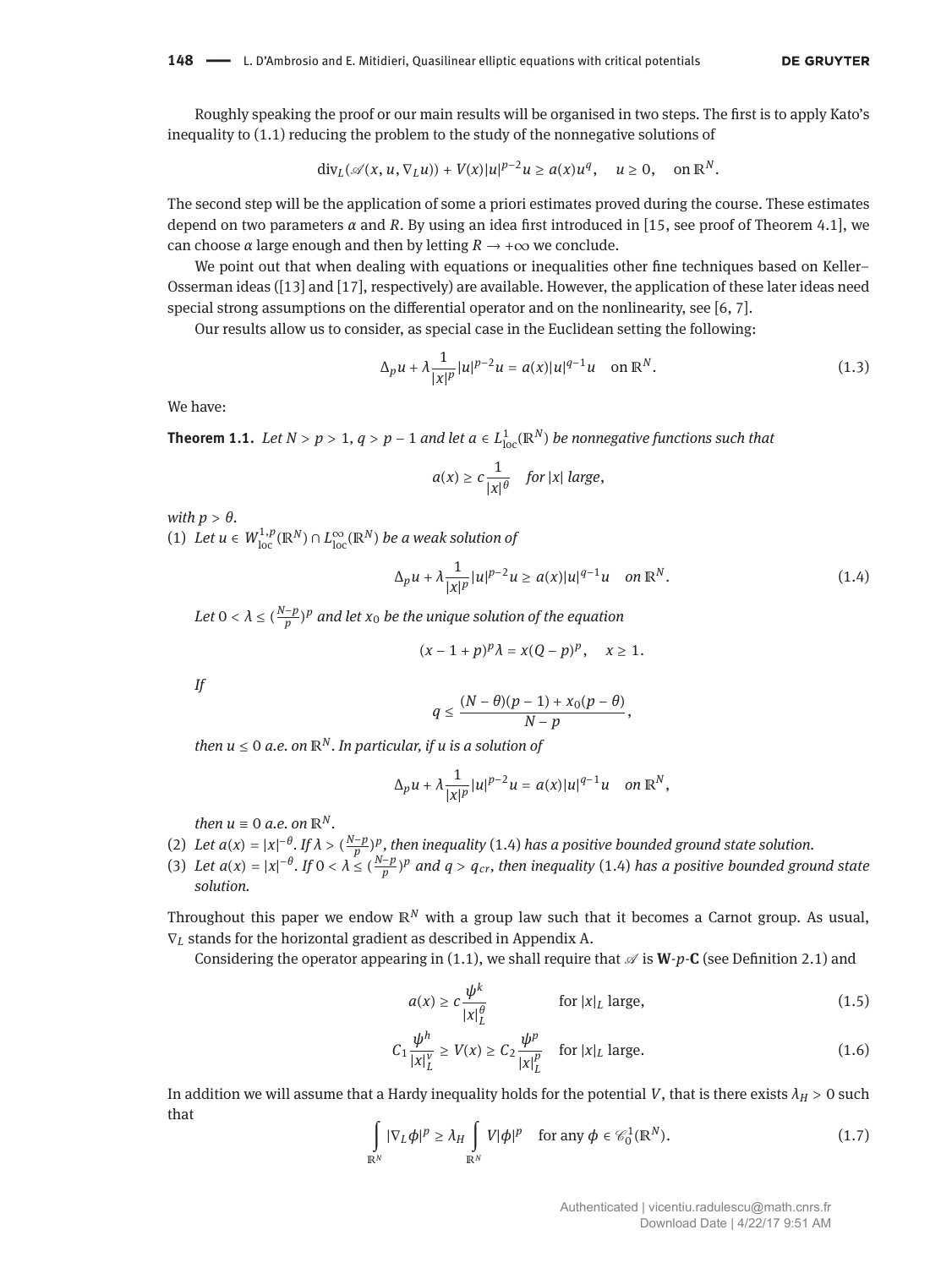In what follows, for simplicity, we deal with locally bounded solutions in the setting of Carnot groups. We note that if the function  $\mathscr A$  is **S**-*p*-**C** (see Definition [2.1\)](#page-2-0) and *V* belongs to  $L^{Q/p}_{loc}(\mathbb R^N)$  or to the Morrey space  $M^{Q/(p-ε)}$ (ℝ<sup>*N*</sup>), then the positive solutions of [\(1.1\)](#page-0-1) belong to  $L^{\infty}_{loc}(\mathbb{R}^N)$ . This is due to the fact that for **S**-*p*-**C** operator a weak Harnack inequality holds. See [\[14\]](#page-17-10) for the Euclidean case and [\[3\]](#page-17-11) for the Carnot group setting. The validity of [\(1.7\)](#page-1-1) with  $V = \psi^p/|\cdot|_L^p$  is established among other Hardy inequalities in [\[5\]](#page-17-12), see Theorem [A.3.](#page-16-0)

This paper is organised as follows. In Section [2](#page-2-1) we fix some notations and point out some examples of differential operators for which our results apply when considering problems of type [\(1.1\)](#page-0-1). In Section [3](#page-3-0) we prove the main results of this paper for [\(1.1\)](#page-0-1) when we assume that the potential function *V* is of Hardy type (see [\(1.7\)](#page-1-1) below). This section contains also the main a-priori estimates that play a crucial role in the paper and a short discussion on the sharpness of the results proved in this work.

Finally, in Section [4](#page-12-0) we consider some quasilinear problems related to a class of weighted Gagliardo– Nirenberg-type inequality. Namely, we consider problems whose prototype in Euclidean setting reads as

$$
\Delta_p u + \lambda V(x)u^{p-1} \ge a(x)u^q + \mu W(x)u^{p-1}, \quad u \ge 0 \quad \text{on } \mathbb{R}^N,
$$

where the functions *V* and *W* are related by a weighted Gagliardo–Nirenberg-type inequality.

In addition, for easy reference, we recall some basic facts that we use throughout the paper in the Appendix.

## <span id="page-2-1"></span>**2 Notations and definitions**

As pointed out in the preceding section, a setting in which our results apply is the framework of Carnot groups. For details see Appendix [A.](#page-13-0) In this paper  $\nabla$  and  $|\cdot|$  stand respectively for the usual gradient in ℝ*<sup>N</sup>* and the Euclidean norm. In the Carnot groups framework we denote by | ⋅ |*<sup>L</sup>* a homogeneous norm and we set  $\psi := |\nabla_L| \cdot |_L|$ . For  $R > 0$  we define the ball  $B_R := \{x \in \mathbb{R}^N : |x|_L < R\}$  and by  $A_R$  we denote the annulus  $A_R := B_{2R} \setminus B_R$ .

Let  $\Omega \subset \mathbb{R}^N$  be an open set and  $p > 1$ . We define the space

$$
W^{1,p}_{L,\,{\rm loc}}(\Omega):=\{u\in L^p_{\rm loc}(\Omega):\,|\nabla_Lu|\in L^p_{\rm loc}(\Omega)\}.
$$

As a canonical particular setting, our framework contains the Euclidean space (ℝ<sup>N</sup>, | ⋅ |) with | ⋅ | the Euclidean norm. In this case  $\nabla_L = \nabla$  is the isotropic gradient and div<sub>L</sub> is the divergence operator. Here,  $Q = N$ is the dimension of the space. In this case,  $\psi \equiv 1$  and  $B_R$  is the Euclidean open ball of radius *R* centered at the origin. The space  $W^{1,p}_{L,\,{\textup{loc}}}(\Omega)$  is the usual Sobolev space  $W^{1,p}_{\mathrm{loc}}(\Omega)$ .

The results we state in this paper in this setting can be proved with slight changes for nonlinear problems associated to more degenerate elliptic operators. For instance for operators generated by the vector field ∇*<sup>L</sup>* such that ∇*<sup>L</sup>* is homogeneous of degree one with respect to an anisotropic dilation *δ<sup>R</sup>* as specified in [\[8\]](#page-17-4). However, to simplify the exposition, we prefer to limit ourselves to study our problems in the Carnot groups settings.

In what follows we shall assume that  $\mathscr{A}:\R^N\times\R\times\R^l\to\R^l$  is a Carathéodory function, that is for each  $t \in \mathbb{R}$  and  $\xi \in \mathbb{R}^l$  the function  $\mathscr{A}(\cdot, t, \xi)$  is measurable; and for a.e.  $x \in \mathbb{R}^N$ ,  $\mathscr{A}(x, \cdot, \cdot)$  is continuous.

We consider operators  $L$  "generated" by  $\mathscr A$ , that is

<span id="page-2-2"></span>
$$
L(u)(x)=\mathrm{div}_L(\mathcal{A}(x,u(x),\nabla_Lu(x))).
$$

Our model cases are the *p*-Laplacian operator, the mean curvature operator and some related generalizations. See Examples [2.3](#page-3-1) below.

<span id="page-2-0"></span>**Definition 2.1.** Let  $\mathcal{A}: \mathbb{R}^N \times \mathbb{R} \times \mathbb{R}^l \to \mathbb{R}^l$  be a Carathéodory function. The function  $\mathcal{A}$  is called *weakly elliptic* if it generates a weakly elliptic operator *L*, i.e.

$$
\mathscr{A}(x, t, \xi) \cdot \xi \ge 0 \quad \text{for each } x \in \mathbb{R}^N, \ t \in \mathbb{R}, \ \xi \in \mathbb{R}^l, \mathscr{A}(x, 0, \xi) = 0 \quad \text{or} \quad \mathscr{A}(x, t, 0) = 0.
$$
\n(WE)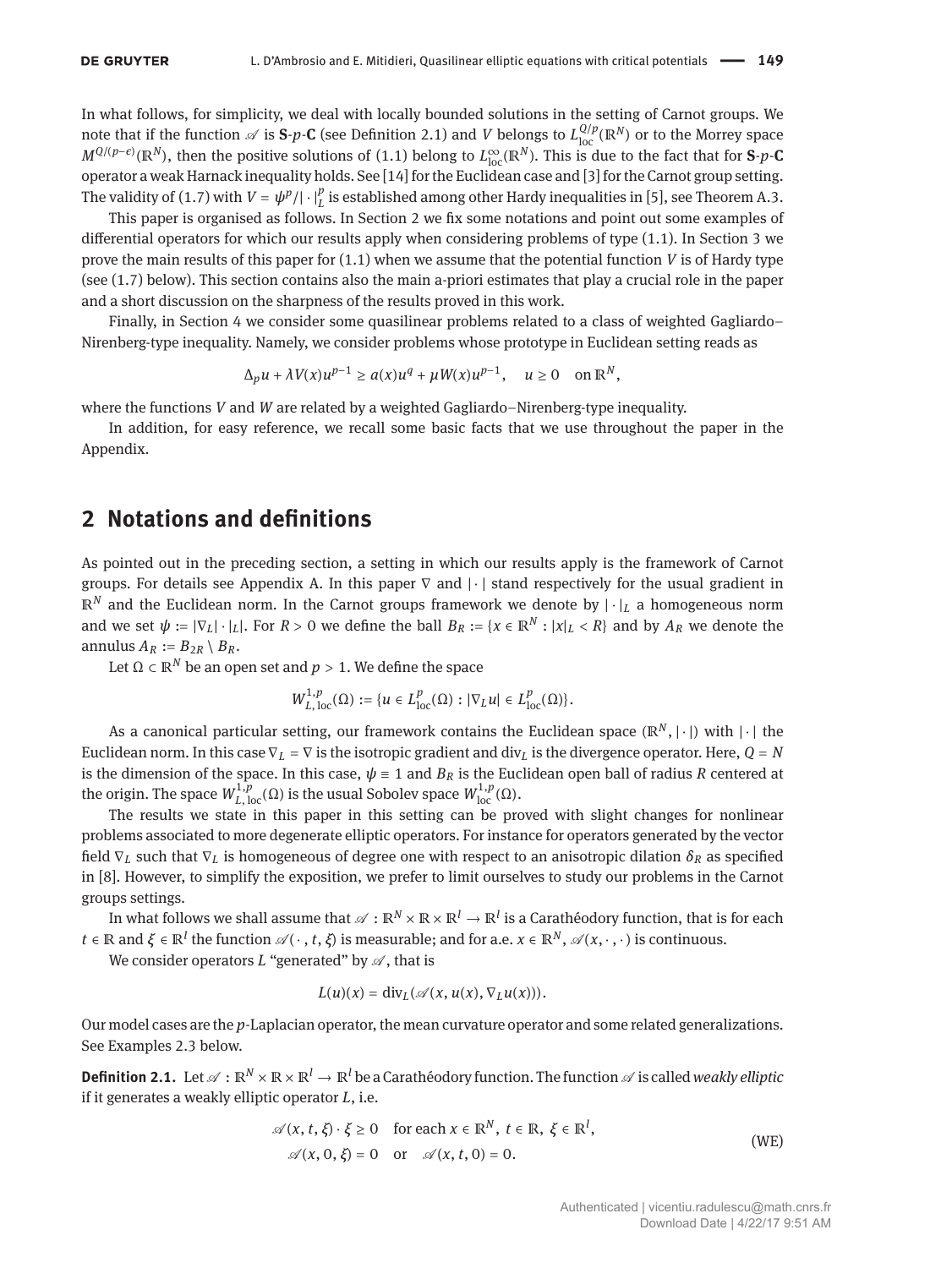Let  $p \ge 1$ . The function  $\mathcal A$  is called **W**-*p*-**C** (weakly-*p*-coercive) if  $\mathcal A$  is [\(WE\)](#page-2-2) and it generates a weakly-*p*coercive operator *L*, i.e. if there exists a constant  $k_2 > 0$  such that

$$
(\mathscr{A}(x,t,\xi)\cdot\xi)^{p-1}\geq k_2|\mathscr{A}(x,t,\xi)|^p\quad\text{for each }x\in\mathbb{R}^N,\ t\in\mathbb{R},\ \xi\in\mathbb{R}^l.\tag{W-p-C}
$$

Let  $p > 1$ . The function  $\mathscr A$  is called  $S-p-C$  (strongly-*p*-coercive) (see [\[16\]](#page-17-13)) if there exist constants  $k_1, k_2 > 0$ such that

$$
(\mathscr{A}(x, t, \xi) \cdot \xi) \ge k_1 |\xi|^p \ge k_2 |\mathscr{A}(x, t, \xi)|^{p'} \quad \text{for each } x \in \mathbb{R}^N, \ t \in \mathbb{R}, \ \xi \in \mathbb{R}^l. \tag{S-p-C}
$$

<span id="page-3-2"></span>**Definition 2.2.** Let  $\Omega \subset \mathbb{R}^N$  be an open set and let  $f : \Omega \times \mathbb{R} \times \mathbb{R}^l \to \mathbb{R}$  be a Carathéodory function. Let  $p \ge 1$ . We say that  $u \in W^{1,p}_{L,\,\text{loc}}(\Omega)$  is a *weak solution* of

$$
\mathrm{div}_L(\mathscr{A}(x, u, \nabla_L u)) \ge f(x, u, \nabla_L u) \quad \text{on } \Omega
$$

if  $\mathscr{A}(\cdot, u, \nabla u) \in L^{p'}_{loc}(\Omega)$ ,  $f(\cdot, u, \nabla_L u) \in L^1_{loc}(\Omega)$ , and for any nonnegative  $\varphi \in \mathscr{C}_0^1(\Omega)$  we have −∫  $\Omega$  $\mathscr{A}(x, u, \nabla_L u) \cdot \nabla_L \varphi \geq 0$  $\Omega$  $f(x, u, \nabla_L u)\varphi$ .

<span id="page-3-1"></span>**Examples 2.3.** Consider the following examples.

(1) Let *p* > 1. The *p*-Laplacian operator defined on suitable functions *u* by

$$
\Delta_{p,L} u = \text{div}_{L} (|\nabla_{L} u|^{p-2} \nabla_{L} u)
$$

is an operator generated by

$$
\mathscr{A}(x,t,\xi):=|\xi|^{p-2}\xi
$$

which is **S**-*p*-**C**.

(2) The mean curvature operator in nonparametric form

$$
Tu := \text{div}_L\left(\frac{\nabla_L u}{\sqrt{1+|\nabla_L u|^2}}\right)
$$

is generated by

$$
\mathscr{A}(x, t, \xi) := \frac{\xi}{\sqrt{1 + |\xi|^2}}.
$$

In this case  $\mathscr A$  is **W**-*p*-**C** with  $1 \le p \le 2$  and of mean curvature type but it is not **S-2-C**. (3) Let  $p > 1$  and define

$$
Lu:=\sum_{i=1}^N\partial_i(|\partial_iu|^{p-2}\partial_iu).
$$

The operator *L* is **S**-*p*-**C**.

(4) The operator defined by

$$
\operatorname{div}\left(\frac{|u|\nabla u}{|u|+|\nabla u|}\right)
$$

is **W**-2-**C**.

See [\[8\]](#page-17-4) for further examples.

## <span id="page-3-0"></span>**3 Quasilinear equations related to Hardy inequality**

In this section we prove the main results of this paper for [\(1.1\)](#page-0-1). Here we assume that the potential function *V* is of Hardy type (see [\(1.7\)](#page-1-1) below). Our first main result is the following.

<span id="page-3-3"></span>**Theorem 3.1.** Let  $Q > p > 1$ . Let  $\mathscr A$  be  $S$ -p-C and let  $a, V \in L^1_{loc}(\mathbb R^N)$  be nonnegative functions satisfying  $(1.5)$ and [\(1.6\)](#page-1-3) with  $p \ge v > \theta$  and  $p \ge h \ge k \ge 0$ . Assume that [\(1.7\)](#page-1-1) holds and let  $\lambda$  be such that  $0 < \lambda \le \lambda_H k_1$  where *λ<sup>H</sup> is the best constant in* [\(1.7\)](#page-1-1) *and k*<sup>1</sup> *is the constant structure appearing in the definition of* **S***-p-***C** *(see Definition [2.1\)](#page-2-0). Let u* ∈  $W_{L, \, \text{loc}}^{1,p}(\mathbb{R}^N) \cap L_{\text{loc}}^{\infty}(\mathbb{R}^N)$  *be a weak solution of* 

<span id="page-3-4"></span>
$$
\operatorname{div}_{L}(\mathscr{A}(x, u, \nabla_{L}u)) + \lambda V(x)|u|^{p-2}u \geq a(x)|u|^{q-1}u \quad \text{on } \mathbb{R}^{N}.
$$
 (3.1)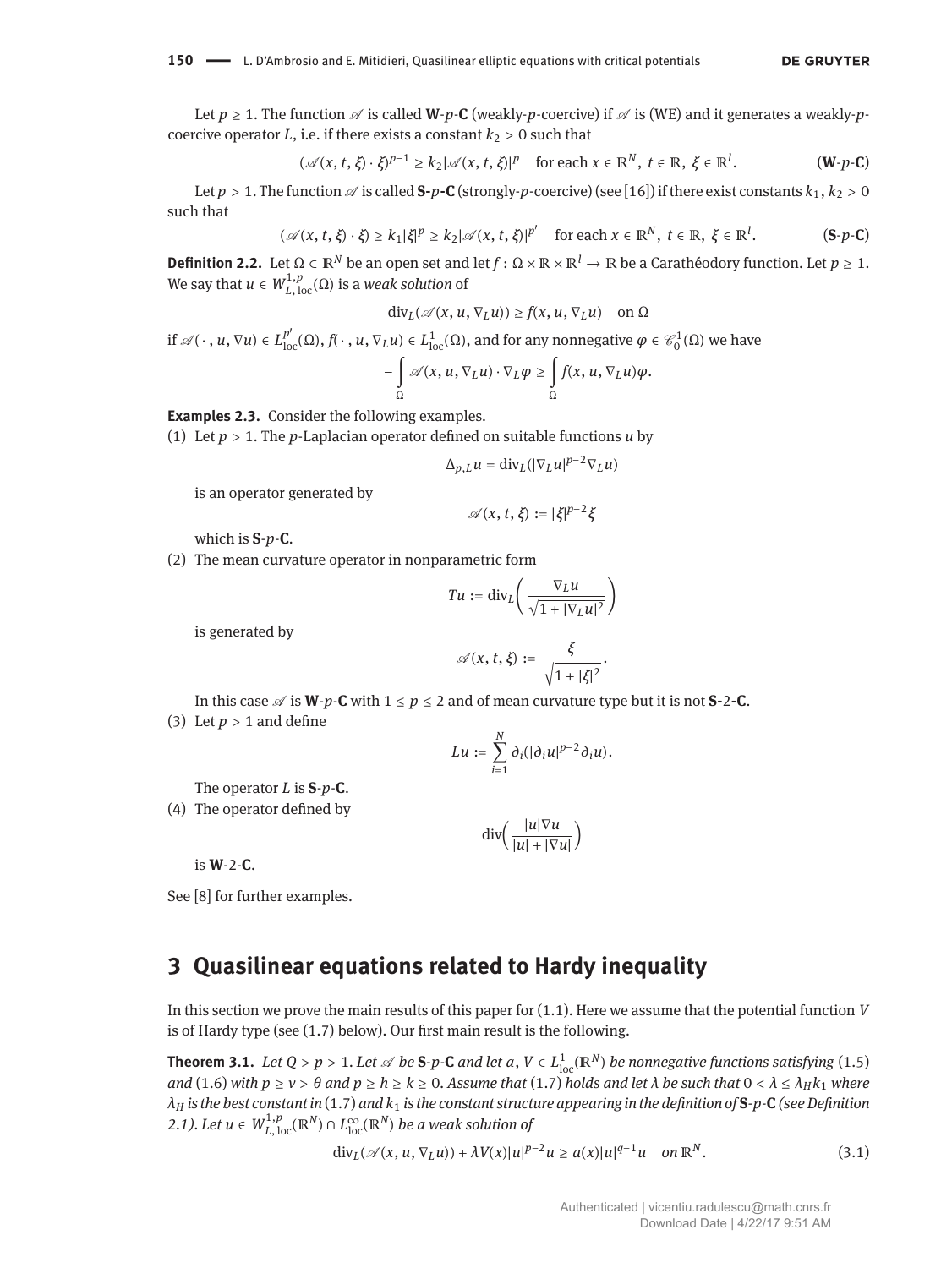Then au  $\leq 0$  a.e. on  $\mathbb{R}^N$ . Moreover, if  $\lambda < \lambda_H k_1$ , then  $u \leq 0$  a.e. on  $\mathbb{R}^N$ . In particular, if  $\mathscr A$  is odd<sup>1</sup> and u solves *the equation*

<span id="page-4-1"></span>
$$
\operatorname{div}_{L}(\mathscr{A}(x, u, \nabla_{L}u)) + \lambda V(x)|u|^{p-2}u = a(x)|u|^{q-1}u \quad \text{on } \mathbb{R}^{N}, \tag{3.2}
$$

*then*  $au = 0$  *a.e.* on  $\mathbb{R}^N$ *. In addition if*  $\lambda < \lambda_H k_1$ *, then*  $u = 0$  *a.e.* on  $\mathbb{R}^N$ *.* 

The proof is one of the consequences of the reduction principles stated in [\[8\]](#page-17-4). Indeed, in view of the reduction principles it follows that it suffices to study nonnegative solutions of the inequality related to [\(3.2\)](#page-4-1). Notice that the case *λ* ≤ 0 has been considered in [\[8\]](#page-17-4). Hence, in what follows we shall focus our attention to the case  $\lambda > 0$ .

<span id="page-4-6"></span>**Theorem 3.2.** Let  $Q > p > 1$ . Let  $\mathscr A$  be  $S$ -p-C and let  $a, V \in L^1_{loc}(\mathbb R^N)$  be nonnegative functions satisfying  $(1.5)$ *and* [\(1.6\)](#page-1-3) *with*  $p \ge v > \theta$  *and*  $p \ge h \ge k \ge 0$ . Assume that [\(1.7\)](#page-1-1) holds and let  $\lambda$  be such that  $0 < \lambda \le \lambda_H k_1$ *where λ<sup>H</sup> is the best constant in* [\(1.7\)](#page-1-1) *and k*<sup>1</sup> *is the constant structure appearing in the definition of* **S***-p-***C***. Let u* ∈  $W^{1,p}_{L,\,{\rm loc}}(\mathbb{R}^{N})$  ∩  $L^{\infty}_{\rm loc}(\mathbb{R}^{N})$  *be a nonnegative weak solution of* 

<span id="page-4-5"></span>
$$
\operatorname{div}_{L}(\mathscr{A}(x, u, \nabla_{L}u)) + \lambda V(x)u^{p-1} \ge a(x)u^{q}, \quad u \ge 0 \quad \text{on } \mathbb{R}^{N}.
$$
 (3.3)

*If*

<span id="page-4-3"></span>
$$
p-1 < q \leq \frac{(Q-\theta)(p-1) + x_0(\nu-\theta)}{Q-\nu},
$$
\n(3.4)

*where*  $x_0 \geq 1$  *is the unique solution of the equation* 

$$
(x-1+p)^p\lambda = x\lambda_H k_1 p^p, \quad x \ge 1,
$$

*then*  $au \equiv 0$  *a.e.* on  $\mathbb{R}^N$ *. Moreover, if*  $a > 0$  *or if*  $\lambda < \lambda_H k_1$ *, then*  $u \equiv 0$  *a.e.* on  $\mathbb{R}^N$ *.* 

If  $L = \Delta_{p,G} = \text{div}_L(|\nabla_L \cdot |^{p-2} \nabla_L \cdot)$  and *V* is the related Hardy potential, we obtain the following.

<span id="page-4-7"></span>**Corollary 3.3.** Let  $Q > p > 1$  and let  $a \in L^1_{loc}(\mathbb{R}^N)$  be nonnegative functions satisfying [\(1.5\)](#page-1-2) with  $p > \theta, p \ge k \ge 0$ *and with a homogeneous norm* | ⋅ |*<sup>L</sup> such that*

$$
-\Delta_{p,G}|x|_L^{\frac{p-Q}{p-1}}=c\delta_0
$$

 $and \ \psi := |\nabla_L| \cdot |_L|$ .<sup>2</sup> Suppose that  $u \in W^{1,p}_{L,\,{\rm loc}}(\mathbb{R}^N) \cap L^{\infty}_{\rm loc}(\mathbb{R}^N)$  is a weak solution of

$$
\Delta_{p,G} u + \lambda \frac{\psi^p}{|x|_L^p} |u|^{p-2} u \geq a(x) |u|^{q-1} u \quad \text{on } \mathbb{R}^N.
$$

*If*  $0 < \lambda \leq (\frac{Q-p}{p})^p$  and  $x_0$  is the unique solution of the equation

$$
(x-1+p)^p\lambda = x(Q-p)^p, \quad x \ge 1,
$$

*then*  $u \leq 0$  *a.e.* on  $\mathbb{R}^N$ *, provided* 

$$
p-1 < q \leq \frac{(Q-\theta)(p-1) + x_0(p-\theta)}{Q-p}.
$$
\n(3.5)

*In particular, if u is a solution of*

<span id="page-4-4"></span>
$$
\Delta_{p,G} u + \lambda \frac{\psi^p}{|x|_L^p} |u|^{p-2} u = a(x)|u|^{q-1} u \quad \text{on } \mathbb{R}^N,
$$
\n(3.6)

*then*  $u \equiv 0$  *a.e.* on  $\mathbb{R}^N$ .

<span id="page-4-0"></span>**<sup>1</sup>** That is  $\mathcal{A}(x, -t, -\xi) = -\mathcal{A}(x, t, \xi)$  for any *x*, *t* and  $\xi$ .

<span id="page-4-2"></span>**<sup>2</sup>** If  $\nabla$ *L* =  $\nabla$ *,* the Euclidean gradient, then  $|\cdot|$ *L* is the Euclidean norm and  $\psi \equiv 1$ *.*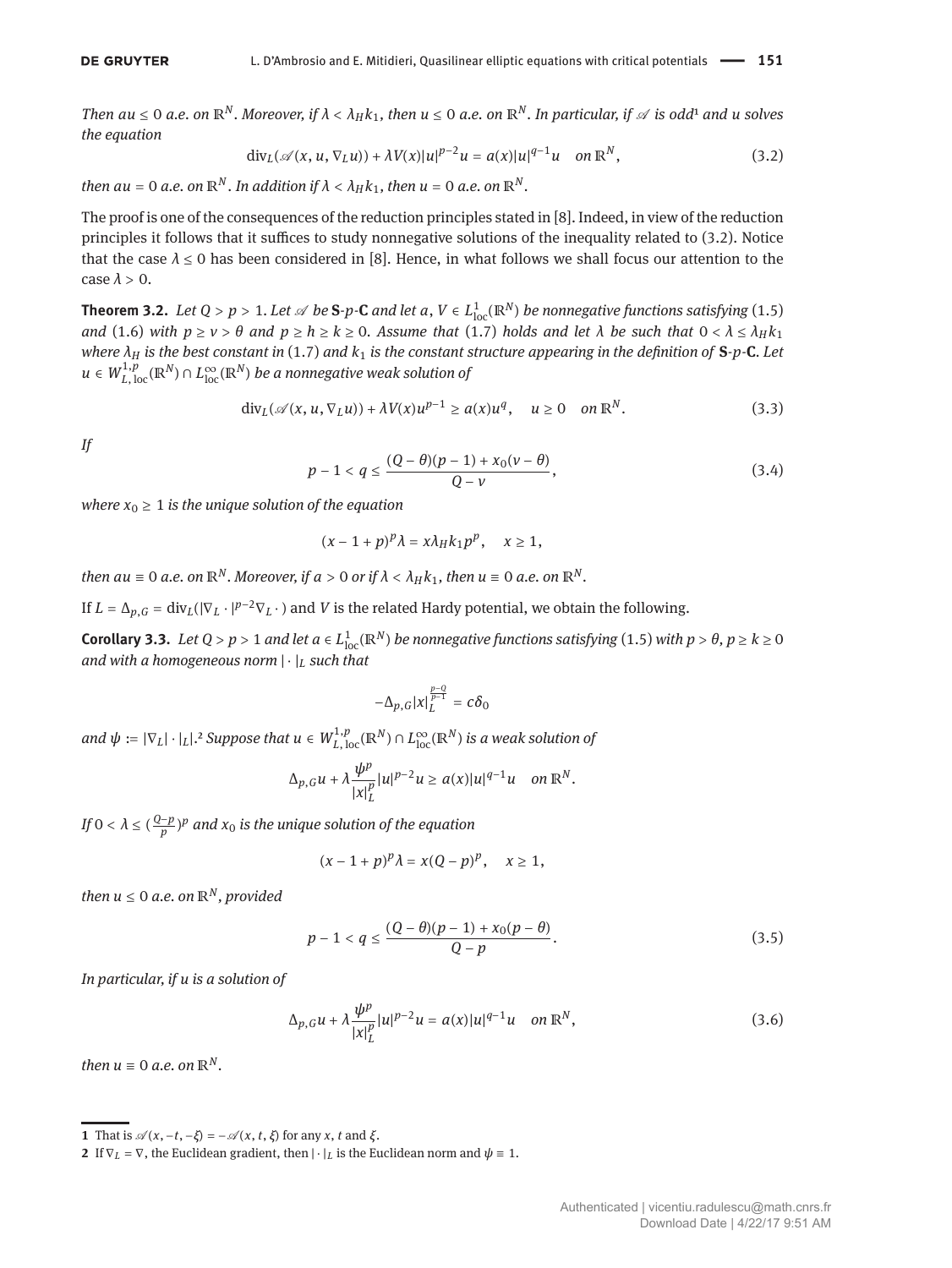**Remark 3.4.** (i) If  $p = 2$ , we know an explicit formula of  $x_0$ , namely

$$
x_0 = \frac{Q-2}{2\lambda} \Big[ Q - 2 + \sqrt{(Q-2)^2 - 4\lambda} \Big] - 1.
$$

(ii) If  $a \equiv$  constant, then [\(3.4\)](#page-4-3) becomes

$$
p-1 < q < q_{cr} := \frac{Q(p-1) + x_0 p}{Q - p}
$$

and for  $\lambda < \lambda_H$ ,  $q_{cr} > q_s := \frac{Q(p-1)+p}{Q-p}$ . Notice that  $q_s$  is the Sobolev exponent associated to the operator  $\Delta_{p,G}$ . For the case of the standard Laplacian operator in the Euclidean space and the corresponding problem [\(3.6\)](#page-4-4) see [\[1\]](#page-17-3).

The above results can be generalised as follows.

<span id="page-5-8"></span>**Theorem 3.5.** Let  $Q > p > 1$ , let  $\mathscr A$  be S-p-C, let  $q > p-1$  and let  $a, V \in L^1_{loc}(\mathbb{R}^N)$  be nonnegative functions. *Assume that there exist*  $R_0$ ,  $M > 0$ ,  $\alpha \ge 1$ ,  $s \ge 1$  *such that* 

<span id="page-5-0"></span>
$$
R^{-p\frac{q+a}{q-p+1}} \int\limits_{A_R} a^{-\frac{p+a-1}{q-p+1}} \psi^{p\frac{q+a}{q-p+1}} < M \quad \text{for } R > R_0
$$
 (3.7)

*and*

<span id="page-5-1"></span>
$$
R^{Q(s-1)} \int\limits_{R_0 < |x|_L < R} V^s \frac{q+a}{q-p+1} a^{-s \frac{p+a-1}{q-p+1}} < M \quad \text{for } R > R_0. \tag{3.8}
$$

*Suppose that* [\(1.7\)](#page-1-1) *holds with V satisfying*

$$
V(x) \geq C_2 \frac{\psi^p}{|x|_L^p} \quad \text{for } |x|_L \text{ large.}
$$

Let  $u \in W^{1,p}_{L,\,{\rm loc}}(\mathbb{R}^N) \cap L^\infty_{\rm loc}(\mathbb{R}^N)$  be a weak solution of [\(3.3\)](#page-4-5). If  $\lambda \leq k_1 \lambda_H$ a $(\frac{p}{p+\alpha-1})^p$ , then

$$
u(x) = 0
$$
 for a.e.  $|x| > R_0$  and  $a(x)u(x) = 0$  for a.e.  $|x| < R_0$ .

*In particular,*  $u \equiv 0$  *a.e.* on  $\mathbb{R}^N$  *provided a is a.e. positive or*  $\alpha > 1$ *.* 

For the proof, we need the following lemma. Notice that we assume that  $\mathscr A$  satisfies a **W**-*p*-**C** condition only.

<span id="page-5-7"></span>**Lemma 3.6.** *Let* ∅ *be* **W***-p*<sup>-</sup>**C** *and let a*,  $V ∈ L<sup>1</sup><sub>loc</sub>(ℝ<sup>N</sup>)$  *be nonnegative functions. Assume that for q* > *p* − 1 *there* exist  $R_0$ ,  $M > 0$ ,  $\alpha \ge 1$ ,  $s \ge 1$  such that [\(3.7\)](#page-5-0) and [\(3.8\)](#page-5-1) hold. If  $u \in W^{1,p}_{L,\text{loc}}(\mathbb{R}^N) \cap L^{\infty}_{\text{loc}}(\mathbb{R}^N)$  is a weak solution *of* [\(3.3\)](#page-4-5)*, then*

<span id="page-5-5"></span><span id="page-5-4"></span><span id="page-5-3"></span>
$$
\int_{\mathbb{R}^N} a u^{q+\alpha} < +\infty,
$$
\n(3.9)

$$
\int_{\mathbb{R}^N} \mathscr{A}(x, u\nabla_L u) \cdot \nabla_L u \, u^{\alpha - 1} < +\infty,\tag{3.10}
$$

<span id="page-5-6"></span>
$$
\int_{\mathbb{R}^N} V u^{p+\alpha-1} < +\infty \tag{3.11}
$$

*and*

$$
\int_{\mathbb{R}^N} a u^{q+\alpha} + \alpha \int_{\mathbb{R}^N} \mathscr{A}(x, u, \nabla_L u) \cdot \nabla_L u \, u^{\alpha-1} \le \lambda \int_{\mathbb{R}^N} V u^{\alpha+p-1}.
$$
\n(3.12)

*Proof.* Since  $u \in L^{\infty}_{loc}(\mathbb{R}^{N})$ , we can apply [\[8,](#page-17-4) Lemma 5.1 and Remark 5.6]. Using  $\varphi = u^{\alpha}\phi$  as test function<sup>3</sup> in Definition [2.2,](#page-3-2) we obtain

$$
\int\limits_{\mathbb{R}^N} au^{q+\alpha}\phi + \alpha\int\limits_{\mathbb{R}^N} \mathscr{A}(x,u,\nabla_Lu)\cdot \nabla_Lu \ u^{\alpha-1}\phi \leq -\int\limits_{\mathbb{R}^N} \mathscr{A}(x,u,\nabla_Lu)\cdot \nabla_L\phi \ u^{\alpha} + \lambda\int\limits_{\mathbb{R}^N} Vu^{\alpha+p-1}\phi.
$$

<span id="page-5-2"></span><sup>3</sup> Since  $u \in L^{\infty}_{loc}(\mathbb{R}^N)$  and  $u \in W^{1,p}_{loc}(\mathbb{R}^N)$ , we can use  $\varphi = u^{\alpha}_{\varepsilon} \phi$ , where  $u_{\varepsilon}$  is a standard mollified of  $u$  (see [\[8\]](#page-17-4) for the mollification argument on a Carnot group). Then letting  $\epsilon \to 0$  we obtain the claim.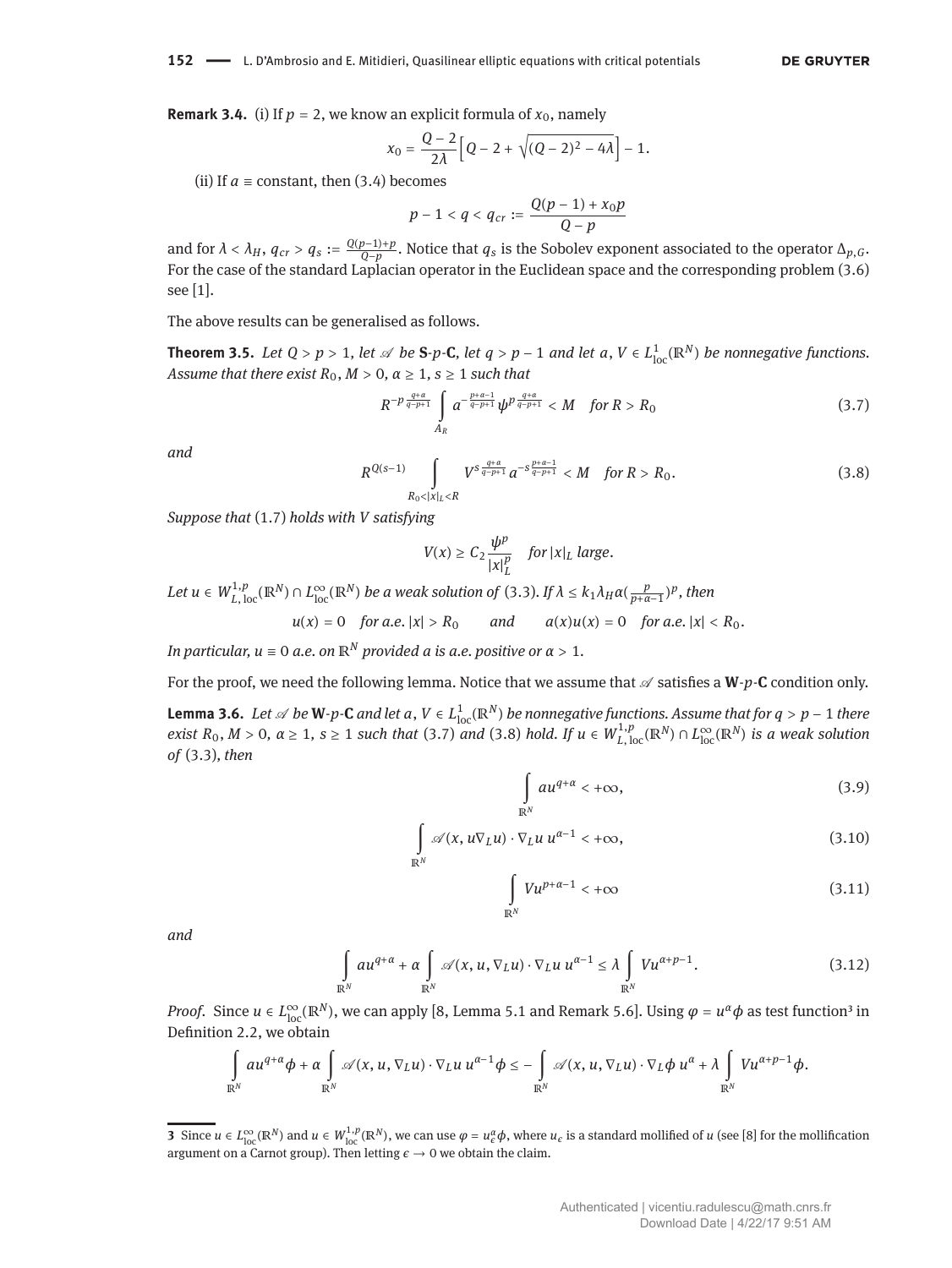Since  $\mathscr A$  is **W**- $p$ -**C**, by the Hölder and Young inequality, it follows that

<span id="page-6-0"></span>
$$
\int_{\mathbb{R}^N} a u^{q+\alpha} \phi + c_1 \alpha \int_{\mathbb{R}^N} \mathscr{A}(x, u, \nabla_L u) \cdot \nabla_L u \, u^{\alpha-1} \phi \leq c_2 \alpha^{1-p} \int_{\mathbb{R}^N} u^{\alpha+p-1} \frac{|\nabla_L \phi|^p}{\phi^{p-1}} + \lambda \int_{\mathbb{R}^N} V u^{\alpha+p-1} \phi, \tag{3.13}
$$

where

<span id="page-6-4"></span>
$$
c_1 := 1 - \frac{\epsilon^{p'}}{p' k_2} > 0, \quad c_2 := \frac{p^p}{p \epsilon^p}
$$

and  $\epsilon > 0$  is sufficiently small. By Hölder's inequality with exponent  $\chi := \frac{q+\alpha}{\alpha+p-1}$ , from the right-hand side of [\(3.13\)](#page-6-0) we obtain

$$
\int_{\Omega} a u^{q+\alpha} \phi + c_1 \alpha \int_{\Omega} \mathscr{A}(x, u, \nabla_L u) \cdot \nabla_L u u^{\alpha-1} \phi
$$
\n
$$
\leq c_2 \alpha^{1-p} \bigg( \int_{S} a u^{q+\alpha} \phi \bigg)^{1/\chi} \bigg( \int_{S} \frac{|\nabla_L \phi|^{p\chi'}}{\phi^{p\chi'-1}} a^{-\frac{\alpha+p-1}{q-p+1}} \bigg)^{1/\chi'} + \lambda \int_{\Omega} V u^{\alpha+p-1} \phi. \tag{3.14}
$$

Thus by Young's inequalities, we get

<span id="page-6-1"></span>
$$
c_3 \int_{\mathbb{R}^N} a u^{q+\alpha} \phi + c_1 \alpha \int_{\mathbb{R}^N} \mathscr{A} \cdot \nabla_L u \ u^{\alpha-1} \phi \leq c_4 \int_{\mathbb{R}^N} \frac{|\nabla_L \phi|^{p\chi'}}{\phi^{p\chi'-1}} a^{-\chi'/\chi} + \lambda \int_{\mathbb{R}^N} V u^{p+\alpha-1} \phi, \tag{3.15}
$$

where

$$
c_3:=1-\frac{\epsilon^{\chi}c_2\alpha^{1-p}}{\chi},\quad c_4:=\frac{c_2\alpha^{1-p}}{\epsilon^{\chi'}\chi'}
$$

and  $\epsilon > 0$ .

Now we shall estimate the right-hand side of [\(3.15\)](#page-6-1). We have

*A<sup>R</sup>*

$$
\int_{\mathbb{R}^{N}} V u^{p+\alpha-1} \phi = \int_{B_{R_{0}}} V u^{p+\alpha-1} \phi + \int_{|x|_{L} > R_{0}} V u^{p+\alpha-1} \phi
$$
\n
$$
\leq C(\alpha, u, V, R_{0}) + \left( \int_{|x|_{L} > R_{0}} a u^{q+\alpha} \phi \right)^{1/\chi} \left( \int_{|x|_{L} > R_{0}} V^{\chi'} a^{-\chi'/\chi} \phi \right)^{1/\chi'},
$$
\n(3.16)

which by Young's inequality yields

$$
c_5 \int_{\mathbb{R}^N} a u^{q+\alpha} \phi + c_1 \alpha \int_{\mathbb{R}^N} \mathscr{A} \cdot \nabla_L u u^{\alpha-1} \phi \leq c_4 \int_{A_R} \frac{|\nabla_L \phi|^{p\chi'}}{\phi^{p\chi'-1}} a^{-\chi'/\chi} + \lambda C(\alpha, u, V, R_0) + c_6 \int_{|\chi|_L > R_0} V^{\chi'} a^{-\chi'/\chi} \phi,
$$
  
where

$$
f_{\rm{max}}
$$

<span id="page-6-2"></span> $c_5 := c_3 - \frac{\lambda e^{\chi}}{v}$  $\frac{\partial}{\partial X}$ ,  $c_6 := \frac{\lambda}{\partial X'}$ *ϵ χ χ*

and  $\epsilon > 0$ .

Let  $\phi_0 \in \mathcal{C}_0^1(\mathbb{R})$  be a standard cut off function. Setting  $\phi(x) := \phi_0(|\delta_{1/R}x|_L)$ , for  $R > R_0$ , by [\(3.7\)](#page-5-0), we have

<span id="page-6-3"></span>
$$
\int_{A_R} \frac{|\nabla_L \phi|^{p\chi'}}{\phi^{p\chi'-1}} a^{-\chi'/\chi} \le c(\phi_0) R^{-p\chi'} \int_{A_R} a^{-\chi'/\chi} \psi^{p\chi'} < M.
$$
\n(3.17)

If  $s = 1$ , then the hypothesis [\(3.8\)](#page-5-1) assures that  $\int_{|x|_L > R_0} V^{\chi'} a^{-\chi'/\chi} \phi$  is uniformly bounded by the constant *M*. If *s* > 1, then an application of Hölder's inequality with exponent *s* yields

$$
\int_{|x|_L>R_0} V^{\chi'} a^{-\chi'/\chi} \phi \leq \int_{R_0 < |x|_L < 2R} V^{\chi'} a^{-\chi'/\chi} \leq |B_{2R}|^{1/s'} \left( \int_{R_0 < |x|_L < 2R} V^{s\chi'} a^{-s\chi'/\chi} \right)^{1/s} < M^s.
$$

Therefore, the right-hand side of [\(3.15\)](#page-6-1) is uniformly bounded with respect to *R*, that is

$$
c_3 \int\limits_{B_R} a u^{q+\alpha} + c_1 \alpha \int\limits_{B_R} \mathscr{A} \cdot \nabla_L u \ u^{\alpha-1} \leq C.
$$

Letting  $R \to +\infty$ , we obtain  $au^{q+\alpha}$ ,  $\mathcal{A}(x, u, \nabla_L u) \cdot \nabla_L u u^{\alpha-1} \in L^1(\mathbb{R}^N)$ . In other words [\(3.9\)](#page-5-3) and [\(3.10\)](#page-5-4) hold. Thus [\(3.16\)](#page-6-2) implies [\(3.11\)](#page-5-5).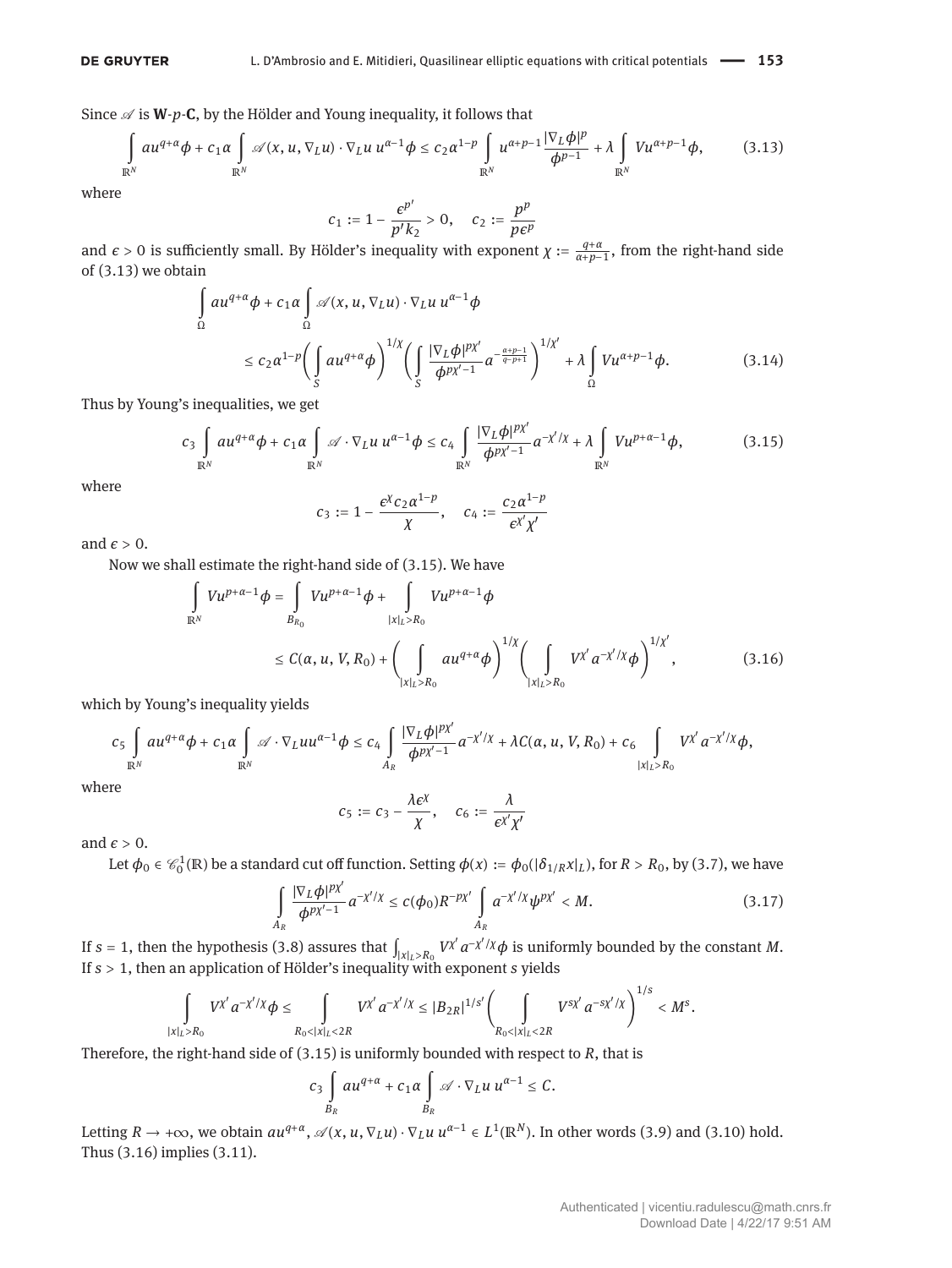**DE GRUYTER** 

Next, from [\(3.9\)](#page-5-3) we have

$$
\int_{A_R} au^{q+\alpha} \to 0 \quad \text{as } R \to +\infty,
$$

which, in turn by  $(3.17)$  and  $(3.14)$ , implies

$$
\int_{\mathbb{R}^N} a u^{q+\alpha} + \alpha (1-\frac{\epsilon^{p'}}{p' k_2}) \int_{\mathbb{R}^N} \mathscr{A}(x, u, \nabla_L u) \cdot \nabla_L u \, u^{\alpha-1} \leq \lambda \int_{\mathbb{R}^N} V u^{\alpha+p-1}.
$$

Letting  $\epsilon \to 0$  in the above inequality, [\(3.12\)](#page-5-6) follows.

<span id="page-7-1"></span>**Lemma 3.7.** *Let the hypotheses of Lemma [3.6](#page-5-7) be fulfilled. Set*

$$
W_{A,\alpha}^{1,p}:=\left\{\nu\in W_{L,\,\textrm{loc}}^{1,p}(\mathbb{R}^N):\int\limits_{\mathbb{R}^N}\mathscr{A}(x,\nu,\nabla_L\nu)\cdot\nabla_L\nu\,v^{\alpha-1}<+\infty,\,\,\int\limits_{\mathbb{R}^N}V\nu^{p+\alpha-1}<+\infty\right\}.
$$

*Suppose that the following Hardy-type inequality holds:*

<span id="page-7-0"></span>
$$
\int_{\mathbb{R}^N} \mathscr{A}(x, v, \nabla_L v) \cdot \nabla_L v \, v^{\alpha - 1} \ge \lambda_{H, \alpha} \int_{\mathbb{R}^N} V v^{p + \alpha - 1} \quad \text{for any } v \in W_{A, \alpha}^{1, p} \cap L_{\text{loc}}^{\infty}(\mathbb{R}^N), \ v \ge 0. \tag{3.18}
$$

 $Let\ u\in W_{L,\,\rm loc}^{1,p}(\mathbb{R}^N)\cap L_{\rm loc}^\infty(\mathbb{R}^N)$  *be a weak solution of* [\(3.3\)](#page-4-5)*. If*  $\lambda\leq \alpha\lambda_{H,\alpha}$ *, then* 

 $au^{q+\alpha} \equiv 0$  *a.e.* on  $\mathbb{R}^N$ .

*Proof.* From [\(3.12\)](#page-5-6) and [\(3.18\)](#page-7-0) we have

$$
\int_{\mathbb{R}^N} a u^{q+\alpha} + \left(\alpha - \frac{\lambda}{\lambda_{H,\alpha}}\right) \int_{\mathbb{R}^N} \mathscr{A}(x, u, \nabla_L u) \cdot \nabla_L u \ u^{\alpha-1} \leq 0.
$$

Since each addendum in the above inequality is nonnegative the claim follows.

In order to prove Theorem [3.5](#page-5-8) we need the following generalization of the weak maximum principle. This results is essentially based on the validity of [\(1.7\)](#page-1-1). Indeed, we are in a position to apply some of the results of [\[8\]](#page-17-4) obtaining a weak maximum principle for [\(3.19\)](#page-8-0). For sake of completeness we state it here.

<span id="page-7-2"></span>**Theorem 3.8** (Generalized weak maximum principle). *The following statements hold.* (i) Assume that [\(1.7\)](#page-1-1) holds and  $\mathscr A$  is  $S$ -p-C. Let  $u \in W^{1,p}_L(B_R)$  be a weak solution of

 $\text{div}_L(\mathscr{A}(x, u, \nabla_L u)) + \lambda V(x)|u|^{p-2}u \ge 0, \quad u \le 0 \quad \text{on } \partial B_{R_0}$ 

*with*  $\lambda < \lambda_H k_1$ *. Then*  $u \le 0$  *a.e.* on  $B_R$ *.* 

(ii) Let  $Q > p > 1$  and let S be a homogeneous norm such that  $\Delta_{p,L} S^{\frac{p-q}{p-1}} = c \delta_0$  on G. Let  $u \in W^{1,p}_L(B_R)$  be a weak *solution of*

$$
\Delta_{p,L} u + \lambda \frac{|\nabla_L S|^p}{S^p} |u|^{p-2} u \ge 0 \quad on \, B_R, \qquad u \le 0 \quad on \, \partial B_{R_0},
$$

with  $\lambda \leq (\frac{Q-p}{p})^p$ . Then  $u \leq 0$  a.e. on  $B_R$ .

*Proof of Theorem [3.5.](#page-5-8)* First of all we observe that by density argument the Hardy inequality [\(1.7\)](#page-1-1) holds for functions in  $D^{1,p}_L(\mathbb{R}^N)$  (see Appendix [A.2](#page-14-0) for definition).

Set  $\beta := 1 + \frac{\alpha-1}{p}$ . We claim that  $u^{\beta} \in D_L^{1,p}(\mathbb{R}^N)$ . Indeed, from [\(3.10\)](#page-5-4) we have

$$
\int_{\mathbb{R}^N} |\nabla_L u^{\beta}|^p = \beta^p \int_{\mathbb{R}^N} |\nabla_L u|^p |u|^{\alpha-1} < +\infty.
$$

From [\(3.11\)](#page-5-5) it follows that

$$
\int_{\mathbb{R}^N} V|u^{\beta}|^p = \int_{\mathbb{R}^N} V|u|^{p+\alpha-1} < +\infty.
$$

Therefore by Theorem [A.1](#page-15-0) we deduce that  $u^{\beta} \in D^{1,p}_L(\mathbb{R}^N)$ .

 $\Box$ 

 $\Box$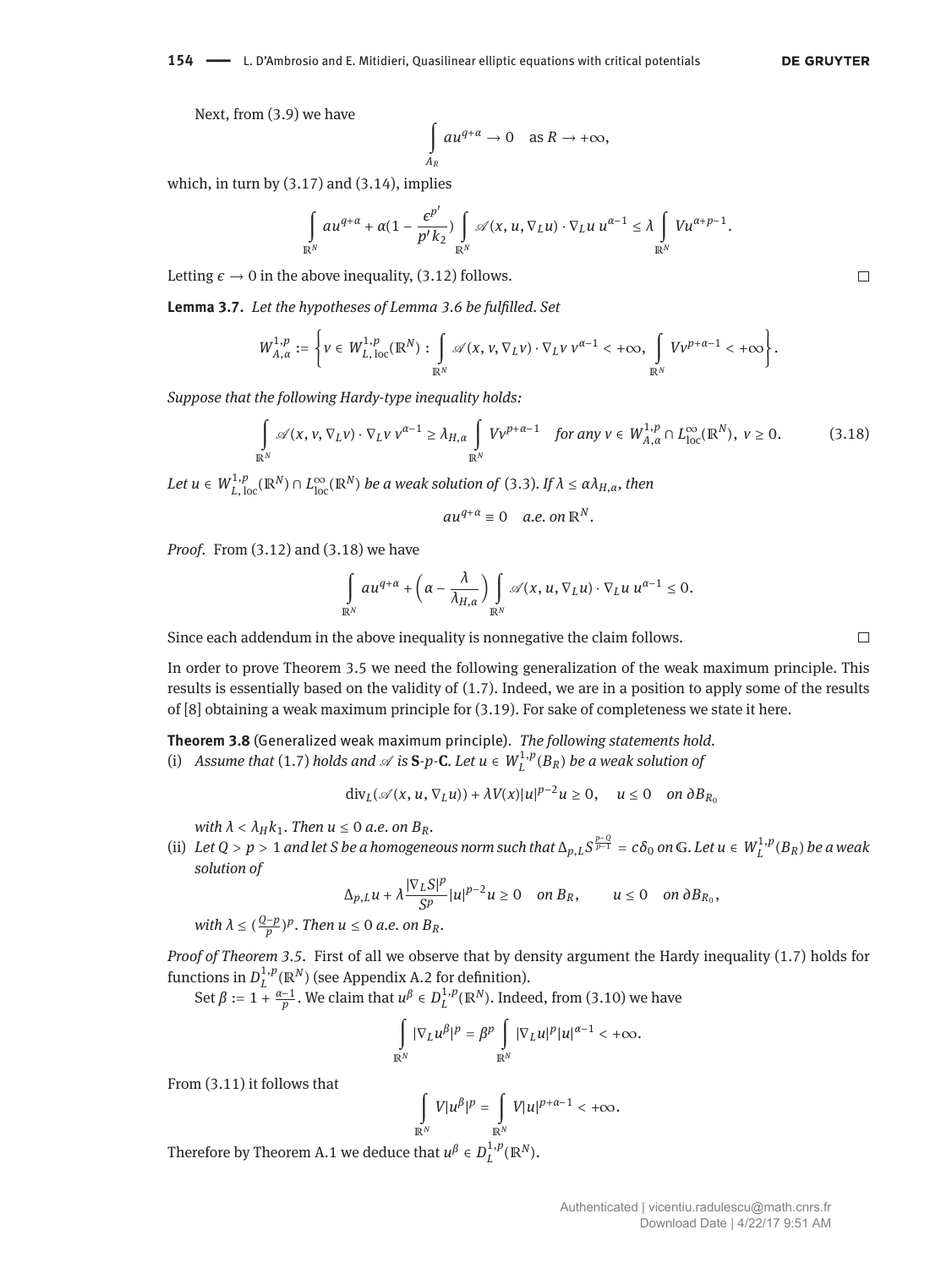Since  $\mathscr A$  is **S**- $p$ -**C**, from [\(1.7\)](#page-1-1) we obtain

$$
\int\limits_{\mathbb{R}^N} \mathscr{A}(x,u,\nabla_L u)\cdot \nabla_L u\;u^{\alpha-1} \geq k_1\int\limits_{\mathbb{R}^N}|\nabla_L u|^p u^{\alpha-1} = \frac{k_1}{\beta^p}\int\limits_{\mathbb{R}^N}|\nabla_L u^\beta|^p \geq \frac{k_1}{\beta^p}\lambda_H\int\limits_{\mathbb{R}^N}V|u|^{p+\alpha-1}.
$$

By the above Lemma [3.7,](#page-7-1) we deduce that if

$$
\lambda \leq \alpha \frac{k_1}{\beta^p} \lambda_H = k_1 \lambda_H \alpha \left( \frac{p}{p+\alpha-1} \right)^p,
$$

then  $au^{q+\alpha} \equiv 0$ .

Now if *a* is positive, it is clear that  $u \equiv 0$ . Otherwise [\(3.7\)](#page-5-0) implies  $a(x) \neq 0$  for a.e.  $|x|_L > R_0$ . Therefore  $u \equiv 0$  on  $\mathbb{R}^N \setminus B_{R_0}$ . Hence,

<span id="page-8-0"></span>
$$
\mathrm{div}_L(\mathscr{A}(x, u, \nabla_L u)) + \lambda V(x)u^{p-1} \ge 0, \quad u \ge 0 \quad \text{on } B_{R_0}, \qquad u = 0 \quad \text{on } \partial B_{R_0}. \tag{3.19}
$$

Therefore, since  $\alpha > 1$ , we have

$$
\lambda \leq k_1 \lambda_H \alpha \left( \frac{p}{p+\alpha-1} \right)^p < k_1 \lambda_H.
$$

Indeed, it is simple to verify that the function

$$
f(\alpha):=\alpha\bigg(\frac{p}{p+\alpha-1}\bigg)^p
$$

has a negative first derivative

$$
f'(\alpha) = \left(\frac{p}{p+\alpha-1}\right)^p \frac{(p-1)(1-\alpha)}{p+\alpha-1}
$$

for  $\alpha > 1$  and  $f(1) = 1$ . Hence  $\lambda \le k_1 \lambda_H f(\alpha) < k_1 \lambda_H f(1)$ . Therefore, from i) of Theorem [3.8](#page-7-2) it follows that  $u \equiv 0$  provided  $\lambda < k_1 \lambda_H$ . provided  $\lambda < k_1 \lambda_H$ .

*Proof of Theorem [3.2.](#page-4-6)* From [\(1.5\)](#page-1-2) we have

$$
R^{-p\frac{q+\alpha}{q-p+1}}\int\limits_{A_R}a^{-\frac{p+\alpha-1}{q-p+1}}\psi^{p\frac{q+\alpha}{q-p+1}}\leq R^{-p\frac{q+\alpha}{q-p+1}+\theta\frac{p+\alpha-1}{q-p+1}}c\int\limits_{A_R}\psi^{p\frac{q+\alpha}{q-p+1}-k\frac{p+\alpha-1}{q-p+1}}\leq CR^{\Theta_1}
$$

with

$$
\Theta_1:=Q+\frac{\theta(\alpha+p-1)-p(q+\alpha)}{q-p+1}.
$$

Condition [\(3.7\)](#page-5-0) is fulfilled provided  $\Theta_1 \leq 0$ , that is if

$$
q\leq \frac{(Q-\theta)(p-1)+\alpha(p-\theta)}{Q-p}.
$$

On the other hand, if *s* > 1 we have

$$
\begin{aligned} R^{Q(s-1)} \int\limits_{R_0<|x|_L
$$

<span id="page-8-1"></span>Condition [\(3.8\)](#page-5-1) holds provided  $Qs - sv \frac{q+\alpha}{q-p+1} + s\theta \frac{p+\alpha-1}{q-p+1} \le 0$ , that is if  $q \leq \frac{(Q-\theta)(p-1)+\alpha(\nu-\theta)}{Q-\nu}$ *Q* − *ν*

Therefore, taking into account that  $p \ge v > \theta$ , inequalities [\(3.7\)](#page-5-0) and [\(3.8\)](#page-5-1) follow provided [\(3.20\)](#page-8-1) holds.

 $(3.20)$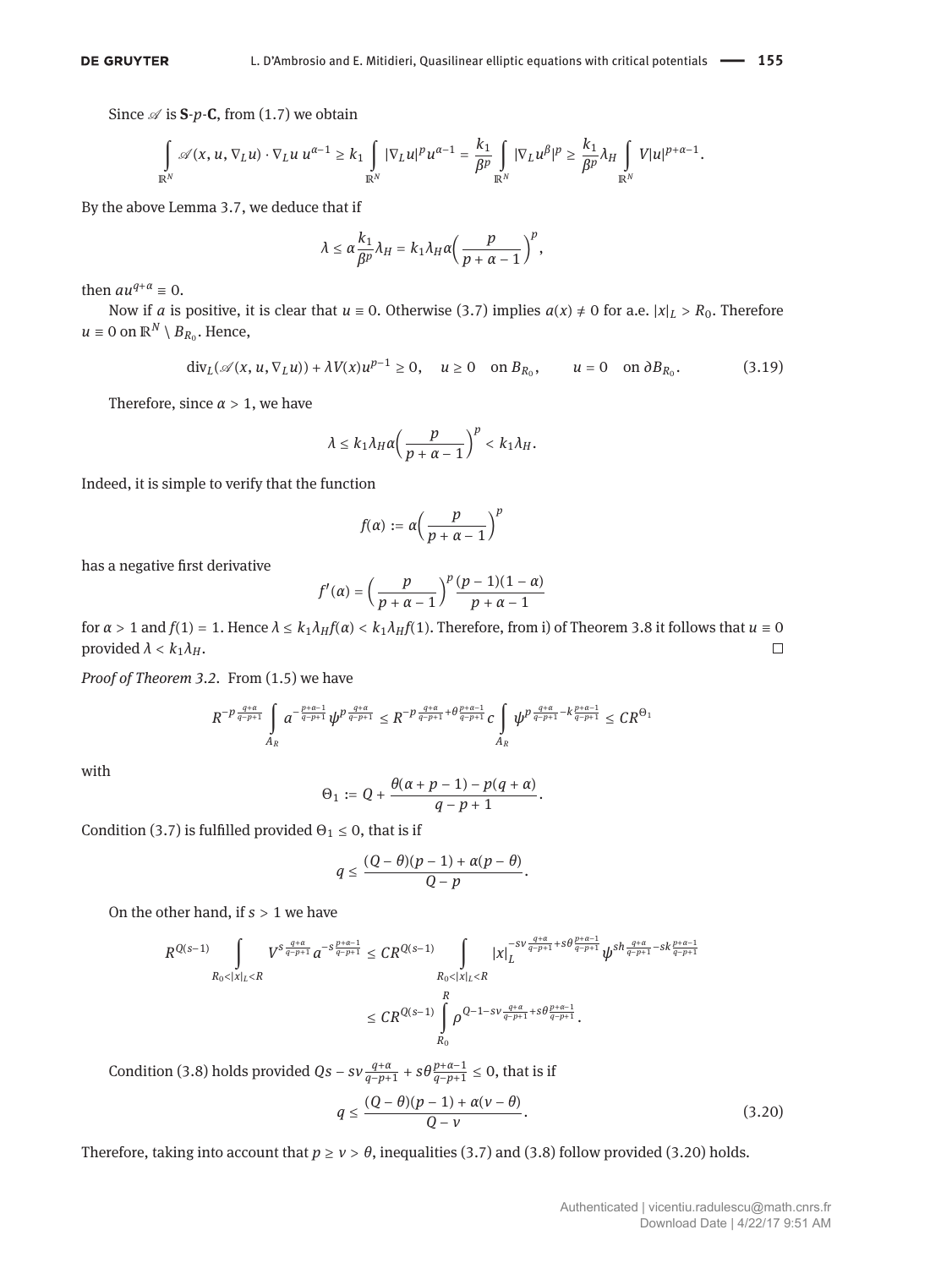The conclusion of Theorem [3.5](#page-5-8) holds if for some  $\alpha \ge 1$  we have  $\alpha k_1 \ge \frac{\lambda(\alpha-1+p)^p}{p^p \lambda_H}$  $\frac{P^{(n)}(P^{(n)})}{P^{(n)}(H^n)}$ , or equivalently,

$$
f(\alpha):=\frac{(\alpha-1+p)^p}{\alpha}\leq p^p\frac{\lambda_H k_1}{\lambda}.
$$

Notice that the function *f* for  $\alpha \ge 1$  is increasing,  $f(1) = p^p$  and  $f(+\infty) = +\infty$ . Therefore  $f(\alpha) \le p^p \frac{\lambda_H k_1}{\lambda}$ provided  $\alpha \in [1, x_0]$ , where  $x_0 \ge 1$  is the only solution of

$$
f(\alpha)=p^p\frac{\lambda_Hk_1}{\lambda}.
$$

If  $λ < λ_Hk_1$ , then  $x_0 > 1$ . Hence  $α > 1$ . From Theorem [3.5](#page-5-8) we complete the proof.

*Proof of Corollary [3.3.](#page-4-7)* By Kato inequality (or reduction principle [\[8\]](#page-17-4)) it is enough to consider nonnegative solutions. In order to apply Theorem [3.2,](#page-4-6) we need to check that inequality [\(1.7\)](#page-1-1) holds for  $V = \frac{\psi^2}{|x|^2}$  $\frac{\varphi}{|x|_L^p}$  and that the best constant therein is given by

$$
\lambda_H = \left(\frac{Q-p}{p}\right)^p.
$$

This fact is proved in [\[5\]](#page-17-12) (see Theorem [A.3](#page-16-0) below). Therefore, from Theorem [3.2,](#page-4-6) it follows that  $au \equiv 0$  a.e. on  $\mathbb{R}^N$ . Further, if  $\lambda < \lambda_H$ , we are done. Otherwise assume  $\lambda = \lambda_H$ . Since [\(1.5\)](#page-1-2) holds, we have that  $u(x) = 0$  for a.e.  $|x|_L > R_0$  and *u* is a solution of

$$
\Delta_{p,G} u + \lambda_H \frac{\psi^p}{|x|_L^p} u^{p-1} \ge 0, \qquad u \ge 0 \quad \text{on } B_{R_0}, \quad u = 0 \quad \text{on } \partial B_{R_0}.
$$

By (ii) of Theorem [3.8](#page-7-2) we complete the proof.

#### **3.1 Sharpness of the results**

In this subsection we point out that many of our assumptions (the bounds on *q* and  $\lambda$ ,  $N > p$ ,  $\nu \ge p$  and  $\theta < p$ ) are necessary in order to have a Liouville-type result. Namely, we prove that if an assumption is not satisfied, then there are nontrivial solution, that is we show the sharpness of our results.

We claim that the exponents provided in Theorems [3.2,](#page-4-6) [3.1](#page-3-3) Corollary [3.3](#page-4-7) are sharp. To this end, we deal with the inequality

<span id="page-9-0"></span>
$$
\Delta_p u + \lambda \frac{u^{p-1}}{|x|^p} \ge \frac{u^q}{|x|^{\theta}} \quad \text{on } \mathbb{R}^N. \tag{3.21}
$$

We begin proving that:

<span id="page-9-2"></span><span id="page-9-1"></span>**Claim 1.** *If*  $\lambda > \lambda_H$ , then [\(3.21\)](#page-9-0) has a bounded positive solution for any  $q > p - 1$ . **Claim 2.** If  $\lambda \le \lambda_H$  and  $q > q_{cr} := \frac{(N-\theta)(p-1)+x_0(p-\theta)}{N-p}$ , then [\(3.21\)](#page-9-0) has a bounded positive solution.

Obviously, a positive function *u* solves inequality [\(3.21\)](#page-9-0) if we show that

$$
\frac{\Delta_p u + \frac{\lambda u^{p-1}}{|x|^p}}{\frac{u^q}{|x|^{\theta}}} \geq 1.
$$

Indeed, let  $q > p - 1$ ,  $N > p > \theta$ . We define

$$
u(x):=c(1+|x|^\beta)^{-\frac{p-\theta}{\beta(q-p+1)}}
$$

for  $\beta > 0$  and  $c > 0$  that we choose later. Clearly,  $u \in W^{1,p}_{loc}(\mathbb{R}^N) \cap \mathcal{C}(\mathbb{R}^N)$ , it is bounded and vanishes at infinity. Now, by computation, for  $r = |x|$ , we have

$$
\frac{\Delta_p u + \lambda u^{p-1} r^{-p}}{u^q r^{-\theta}} = \left(\frac{p-\theta}{q-p+1}\right)^p c^{p-1-q} \frac{(1+r^\beta)^{\frac{p-\theta}{\beta}}}{r^{p-\theta}} R\left(\frac{r^\beta}{1+r^\beta}\right)
$$

$$
\ge \left(\frac{p-\theta}{q-p+1}\right)^p c^{p-1-q} R\left(\frac{r^\beta}{1+r^\beta}\right),
$$

 $\Box$ 

 $\Box$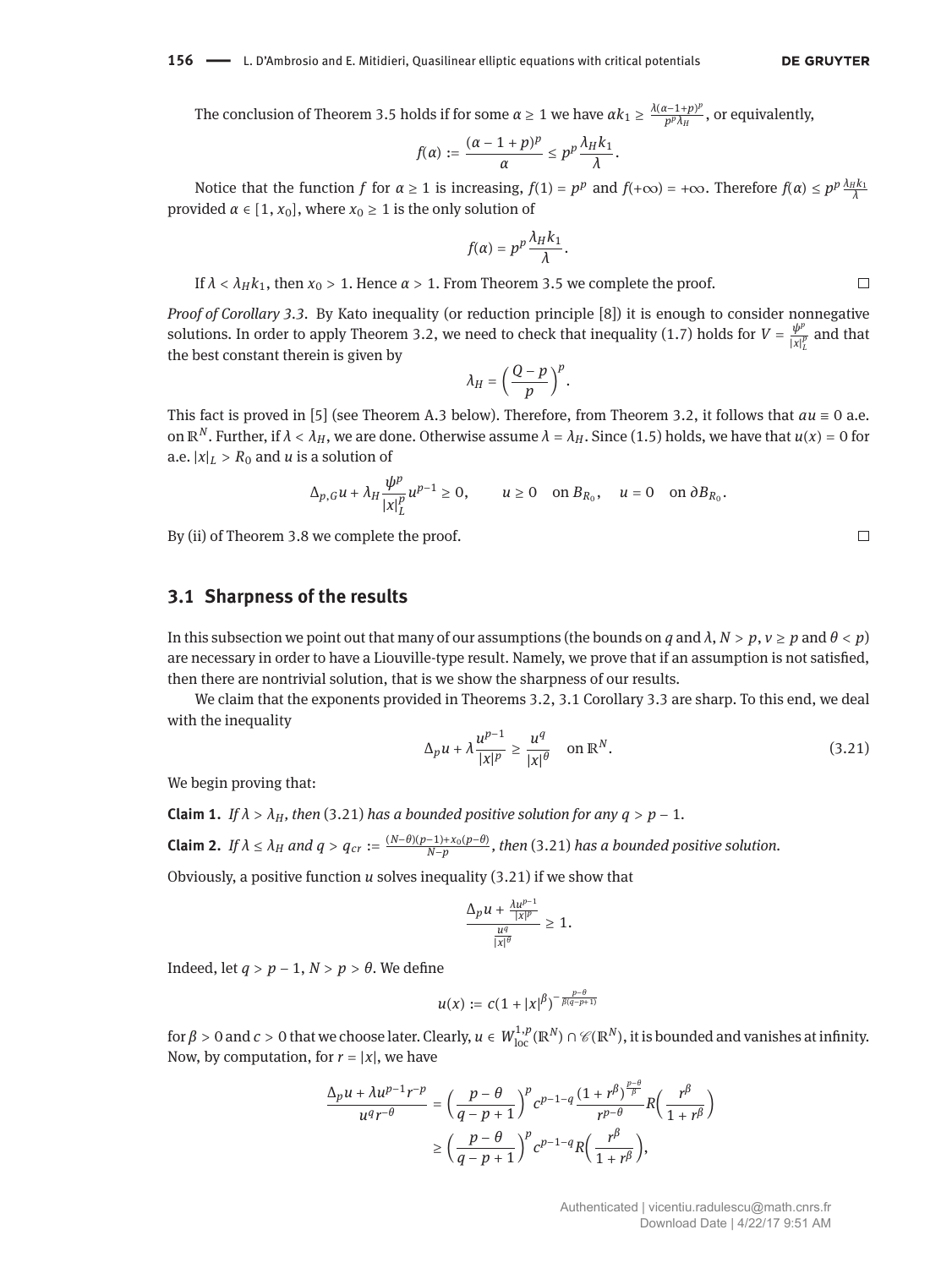where  $R(t) := a_2 t^p + a_1 t^{p-1} + a_0$ , and

$$
a_0 := \left(\frac{q-p+1}{p-\theta}\right)^p \lambda > 0,
$$
  
\n
$$
a_1 := -(q-p+1)\frac{\beta(p-1)+N-p}{p-\theta} < 0,
$$
  
\n
$$
a_2 := (p-1)\frac{\beta(q-p+1)+p-\theta}{p-\theta} > 0.
$$

Therefore setting  $m := min_{[0,1]} R(t)$ , we have

$$
\frac{\Delta_p u + \lambda u^{p-1}r^{-p}}{u^qr^{-\theta}} \geq \left(\frac{p-\theta}{q-p+1}\right)^p c^{p-1-q} \ m.
$$

If  $m > 0$ , then *u* is a solution of [\(3.21\)](#page-9-0) for  $c > 0$  small enough. Therefore, our goal is to choose  $\beta > 0$  so that  $m = m(\beta) > 0.$ 

Now, observing that  $R(0) = a_0 > 0$  and  $R(+\infty) = +\infty$ , it follows that the function *R* has a minimum. Since *R* has only one critical point

$$
t_0 = \frac{(q-p+1)(\beta(p-1)+N-p)}{p(\beta(q-p+1)+p-\theta)},
$$

we have

$$
m(\beta)=R(t_0)=\left(\frac{q-p+1}{p}\right)^p\left[\left(\frac{p}{p-\theta}\right)^p\lambda-\frac{1}{p-\theta}\frac{(\beta(p-1)+N-p)^p}{(\beta(q-p+1)+p-\theta)^{p-1}}\right],
$$

**Proof of Claim [1.](#page-9-1)** Let  $\lambda > \lambda_H = (\frac{N-p}{p})^p$ . It is easy to check that

$$
m(0) = \left(\frac{q-p+1}{p}\right)^p \left[\left(\frac{p}{p-\theta}\right)^p \lambda - \frac{(N-p)^p}{(p-\theta)^p}\right] = \left(\frac{q-p+1}{p-\theta}\right)^p [\lambda - \lambda_H] > 0.
$$

Therefore, by continuity, for  $\beta > 0$  small enough we have that  $m(\beta) > 0$ , and hence we obtain the claim.

**Proof of Claim [2.](#page-9-2)** For the sake of simplicity we set  $\beta := y(N - p)$ . Let  $q > q_{cr}$ . We write *q* as

$$
q:=\frac{(N-\theta)(p-1)+x_0(p-\theta)+\epsilon(p-\theta)(p-1)}{N-p}>q_{cr}.
$$

By computation we have

$$
m(\beta) = m(\gamma(N-p)) = \left(\frac{(q-p+1)(N-p)}{p(p-\theta)}\right)^p \left[\left(\frac{p}{N-p}\right)^p \lambda - \frac{(\gamma(p-1)+1)^p}{(\gamma(\chi_0 + (\epsilon+1)(p-1)+1)^{p-1})}\right]
$$
  
=: 
$$
\left(\frac{(q-p+1)(N-p)}{p(p-\theta)}\right)^p g(\gamma).
$$

We reach our goal by choosing *γ* > 0 such that *g*(*γ*) > 0. It is easy to see that the function *g* has a maximum at

$$
\gamma_0:=\frac{\epsilon(p-1)+x_0-1}{p+\epsilon(p-1)+x_0-1}.
$$

From the definition of *x*<sub>0</sub>, that is  $\lambda := \frac{x_0(N-p)^p}{(x_0-1+p)^p}$  $\frac{x_0(x-p)^p}{(x_0-1+p)^p}$ , we have

$$
g(\gamma_0)=\left(\frac{p}{x_0-1+p}\right)^p x_0-\left(\frac{p}{p+\epsilon(p-1)+x_0-1}\right)^p (x_0+\epsilon(p-1)).
$$

Therefore,  $g(y_0) > 0$  if and only if

$$
\left(1+\frac{\epsilon(p-1)}{p+x_0-1}\right)^p>1+\frac{\epsilon(p-1)}{x_0}.
$$

Next by using Bernoulli's inequality and the fact that  $x_0 \geq 1$ , we obtain

$$
\left(1+\frac{\epsilon(p-1)}{p+x_0-1}\right)^p>1+p\frac{\epsilon(p-1)}{p+x_0-1}\geq 1+\frac{\epsilon(p-1)}{x_0}.
$$

This completes the proof.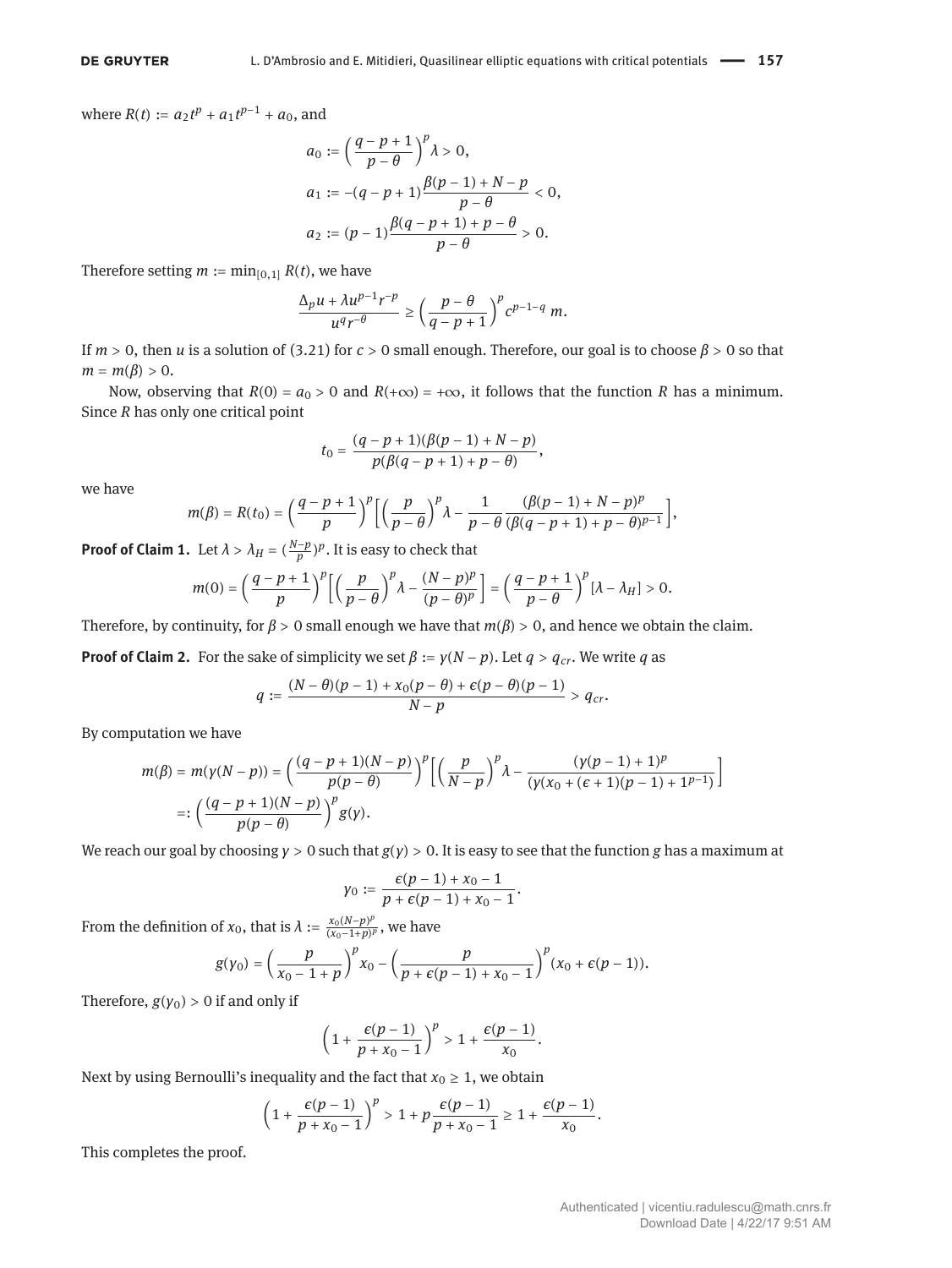#### **Claim 3.** *If*  $p > N$ *, we can construct a positive solution of [\(3.1\)](#page-3-4).*

We first observe that in this case a Hardy inequality as [\(1.7\)](#page-1-1) cannot hold. Moreover, the potentials *V* and *a* cannot be very singular, that is for *x* close to the origin,  $V(x)$  cannot behave as  $|x|^p$ . Having this in mind, let us consider

$$
\Delta_p u + \lambda V(x)u^{p-1} \ge a(x)u^q, \quad u \ge 0 \quad \text{on } \mathbb{R}^N.
$$

We claim that the above inequality admits a positive solution for potentials *V* satisfying [\(1.6\)](#page-1-3) with *ν* = *p* and any  $\theta$  < *p*,  $\lambda$  > 0,  $q$  > *p* – 1. Let

$$
V(x):=\frac{1}{(1+|x|^\beta)^{p/\beta}},\quad \, a(x):=\frac{1}{(1+|x|^\beta)^{\theta/\beta}}
$$

with  $\beta := \frac{p-N}{p-1}$ . Indeed, by a direct computation it is easy to see that the function

$$
u(x):=\frac{c}{(1+|x|^\beta)^\alpha}\quad\text{with }\alpha:=\frac{p-\theta}{(q-p+1)\beta}
$$

satisfies

$$
\frac{\Delta_p u + \lambda u^{p-1} V}{au^q} = \alpha^p \beta^p c^{p-1-q} \left[ \lambda \left( \frac{q-p+1}{p-\theta} \right)^p + a_2 t^{p-\frac{p}{\beta}} \right]
$$

$$
\geq \alpha^p \beta^p c^{p-1-q} \lambda \left( \frac{q-p+1}{p-\theta} \right)^p
$$

$$
= c^{p-1-q} \lambda
$$

where we have set

$$
t := \frac{|x|^{\beta}}{1+|x|^{\beta}}
$$
 and  $a_2 := \frac{(p-1)(p+\beta(q-p+1))}{p-\theta} = (p-1)\left(1+\frac{1}{\alpha}\right).$ 

By choosing a suitable  $c > 0$  we complete the proof.

As we can see we have not considered the case  $N = p$ . This particular situation will be studied elsewhere.

**Claim 4.** *We observe that the assumption θ* < *p in Theorem [3.2](#page-4-6) is necessary in order to prove a nonexistence result.*

Indeed, if  $V \ge a$ , inequality [\(3.3\)](#page-4-5) has positive nonconstant solutions. To see this, consider the special case  $div_L(\mathscr{A}(x, \cdot, \nabla_L \cdot)) = \Delta_p$ . Let *v* be a nonnegative bounded solution of  $\Delta_p v \ge 0$  (see [\[8,](#page-17-4) Remark 11.8]). By choosing a suitable  $c > 0$  and  $\epsilon > 0$ , it follows that the function  $u := \epsilon + cv$  is a bounded positive solution of [\(3.3\)](#page-4-5).

**Claim 5.** *Assumption ν* ≥ *p is also necessary in order to prove a nonexistence result. Dealing with a potential*  $V(x) = \frac{1}{|x|^{\nu}}$  *with*  $\nu < p$ , our original inequality [\(3.3\)](#page-4-5) has solutions.

Indeed, the inequality

$$
\Delta u + \lambda u \frac{1}{|x|} \ge u^q, \quad u \ge 0 \quad \text{on } \mathbb{R}^3,
$$

possesses a positive  $\mathscr{C}^{\infty}(\mathbb{R}^3)$  ground state solution for any  $\lambda > 0$  and  $q > 1$ . Indeed, defining

$$
u(x) := ce^{-\frac{\lambda^2}{64}|x|^2}
$$
, with  $c^{q-1} = \frac{3\lambda^2}{32}$ ,

we have

$$
\Delta u + \lambda u \frac{1}{|x|} = u^q \frac{\lambda}{1024c^{q-1}} e^{\frac{(q-1)\lambda^2}{64}|x|^2} \frac{1024 - 96\lambda |x| + \lambda^3 |x|^3}{|x|}
$$
  
\n
$$
\geq u^q \frac{\lambda}{1024c^{q-1}} \frac{1024 - 96\lambda |x| + \lambda^3 |x|^3}{|x|}
$$
  
\n
$$
\geq u^q \frac{\lambda}{1024c^{q-1}} 96\lambda \geq u^q.
$$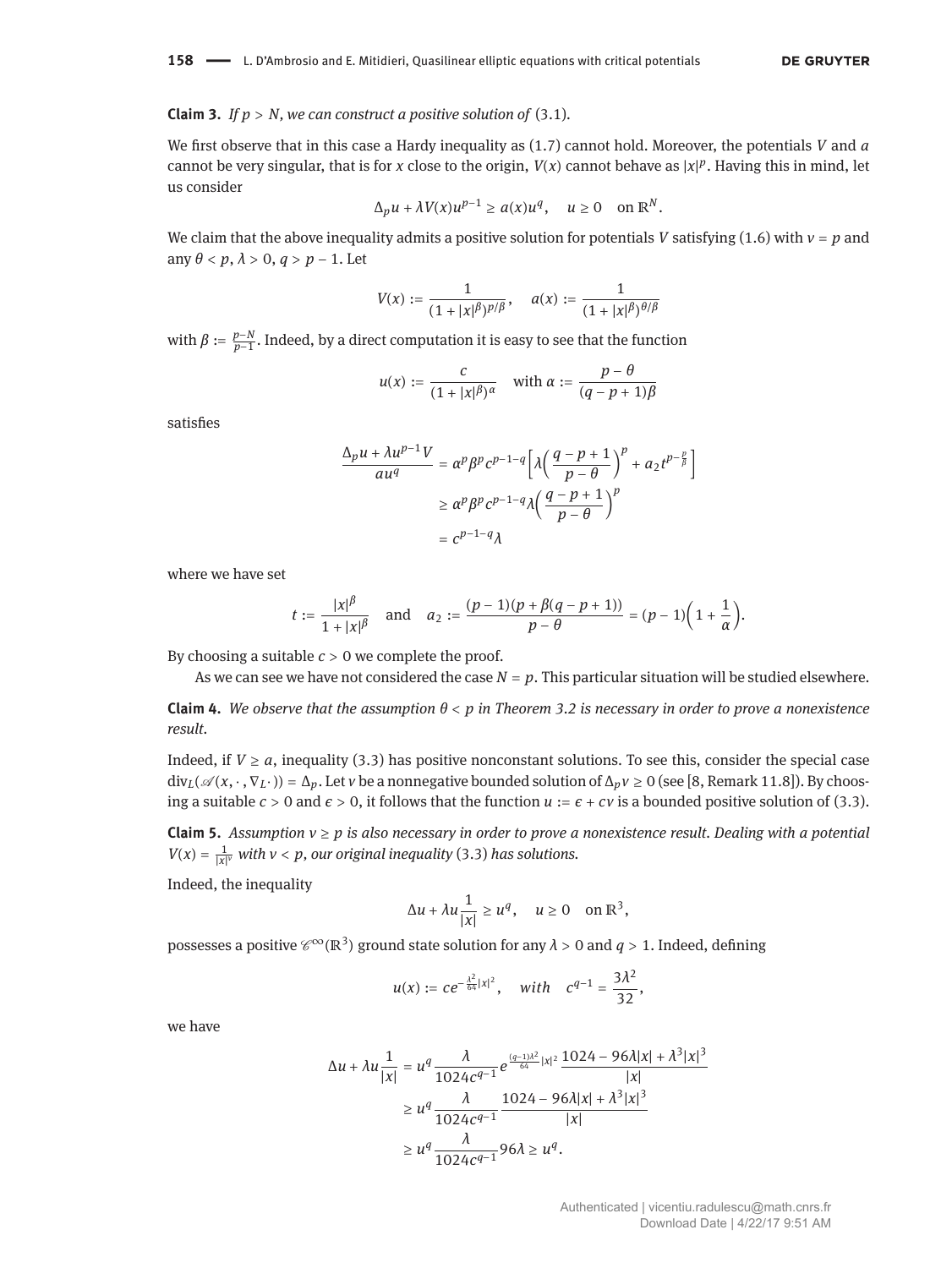# <span id="page-12-0"></span>**4 Quasilinear equations related to weighted Gagliardo–Nirenberg-type inequality**

Let  $u \in W^{1,p}_{L,\,{\rm loc}}(\mathbb{R}^N) \cap L^\infty_{\rm loc}(\mathbb{R}^N)$  be a weak solution of

<span id="page-12-2"></span>
$$
\operatorname{div}_{L}(\mathscr{A}(x, u, \nabla_{L}u)) + \lambda V(x)u^{p-1} \ge a(x)u^{q} + \mu W(x)u^{p-1}, \quad u \ge 0 \quad \text{on } \mathbb{R}^{N}.
$$
 (4.1)

In our main result of this section we require that the following weighted Gagliardo–Nirenberg inequality holds:

<span id="page-12-1"></span>
$$
C_{V,W} \int\limits_{\mathbb{R}^N} V(x)|u|^p \leq \left(\int\limits_{\mathbb{R}^N} |\nabla_L u|^p\right)^{1/\gamma} \left(\int\limits_{\mathbb{R}^N} W(x)|u|^p\right)^{1/\gamma'}\tag{4.2}
$$

for any function  $u \in D^{1,p}_L(\mathbb{R}^N)$  such that  $\int_{\mathbb{R}^N} W(x)|u|^p < +\infty$ . Notice that if  $\gamma = 1$ , then [\(4.2\)](#page-12-1) coincides with [\(1.7\)](#page-1-1).

A concrete example of [\(4.2\)](#page-12-1) is the classical weighted Gagliardo–Nirenberg inequality, that is choosing *V*(*x*) :=  $|x|^{-1}$  inequality [\(4.2\)](#page-12-1) holds with *W* = 1 and *y* = 2. In this case the best constant is given by

$$
C_{V,W}=\frac{N-1}{2}.
$$

For potentials *V* and *W* satisfying [\(4.2\)](#page-12-1) we have the following result, which is the analogue of Theorem [3.5.](#page-5-8)

<span id="page-12-6"></span>**Theorem 4.1.** Let  $Q > p > 1$ , let  $\mathscr A$  be S-p-C,  $q > p - 1$  and let  $a, V, W \in L^1_{loc}(\mathbb{R}^N)$  be nonnegative functions. *Assume that there exist*  $R_0$ ,  $M > 0$ ,  $\alpha \ge 1$ ,  $s \ge 1$  *such that* [\(3.7\)](#page-5-0) *and* [\(3.8\)](#page-5-1) *holds. Suppose that* [\(4.2\)](#page-12-1) *holds with V satisfying*

<span id="page-12-3"></span>
$$
V(x) \ge C_2 \frac{\psi^p}{|x|_L^p} \quad \text{for } |x|_L \text{ large.} \tag{4.3}
$$

 $Let\ u\in W_{L,\,\rm loc}^{1,p}(\mathbb{R}^N)\cap L_{\rm loc}^\infty(\mathbb{R}^N)$  *be a weak solution of (*4.1)*. If*  $\lambda>0$  *and* 

<span id="page-12-7"></span>
$$
\mu \ge \left(\frac{\lambda}{\gamma C_{V,W}}\right)^{\gamma'}(\gamma-1)\left(\frac{(p+\alpha-1)^p}{p^p\alpha k_1}\right)^{\gamma'-1},\tag{4.4}
$$

*then*

$$
au^{q+\alpha}\equiv 0 \quad a.e. \text{ on } \mathbb{R}^N.
$$

*Proof.* If *u* is a solution of [\(4.1\)](#page-12-2), then *u* solves [\(3.3\)](#page-4-5) as well. Therefore Lemma [3.6](#page-5-7) applies and it is easy to check that under the same hypotheses we also have

$$
\int\limits_{\mathbb{R}^N} W(x)u^{p+\alpha-1} < +\infty,
$$

and

<span id="page-12-4"></span>
$$
\int_{\mathbb{R}^N} a u^{q+\alpha} + \mu \int_{\mathbb{R}^N} W u^{\alpha+p-1} + \alpha \int_{\mathbb{R}^N} \mathscr{A}(x, u, \nabla_L u) \cdot \nabla_L u \ u^{\alpha-1} \leq \lambda \int_{\mathbb{R}^N} V u^{\alpha+p-1}.
$$
\n(4.5)

Again we argue as in the proof of Theorem [3.5.](#page-5-8) Setting  $\beta := 1 + \frac{\alpha-1}{p}$ , using [\(4.3\)](#page-12-3) and [\(3.10\)](#page-5-4) and arguing as in the proof of Theorem [3.5,](#page-5-8) we obtain  $u^{\beta} \in D_L^{1,p}(\mathbb{R}^N)$ . Therefore,  $(A, 2)$  applies for  $v := u^{\beta} = u^{\frac{1}{p}(\alpha+p-1)}$  and from [\(4.5\)](#page-12-4) and the fact that  $\mathscr A$  is **S**- $p$ -**C**, we obtain

$$
\int_{\mathbb{R}^N} a u^{q+\alpha} + \mu \int_{\mathbb{R}^N} W v^p + \alpha k_1 \int_{\mathbb{R}^N} |\nabla_L u|^p u^{\alpha-1} \leq \frac{\lambda}{C_{V,W}} \left( \int_{\mathbb{R}^N} |\nabla_L v|^p \right)^{1/\gamma} \left( \int_{\mathbb{R}^N} W(x) |v|^p \right)^{1/\gamma'}.
$$

Now by using Young inequality with  $\epsilon > 0$ ,

<span id="page-12-5"></span>
$$
\int_{\mathbb{R}^N} a u^{q+\alpha} + \left(\mu - \frac{\lambda}{C_{V,W} \gamma' \epsilon^{\gamma'}}\right) \int_{\mathbb{R}^N} W \nu^p + \left(\frac{\alpha k_1}{\beta^p} - \frac{\lambda \epsilon^{\gamma}}{C_{V,W} \gamma}\right) \int_{\mathbb{R}^N} |\nabla_L \nu|^p \le 0.
$$
\n(4.6)

Choosing  $\epsilon$  so that  $\epsilon^{-\gamma} = \frac{\lambda \beta^p}{\alpha k_1 C_v}$  $\frac{\lambda P^r}{\alpha k_1 C_{V,W} \gamma}$ , from [\(4.6\)](#page-12-5) and our assumption on  $\mu$ , we have the thesis.

 $\Box$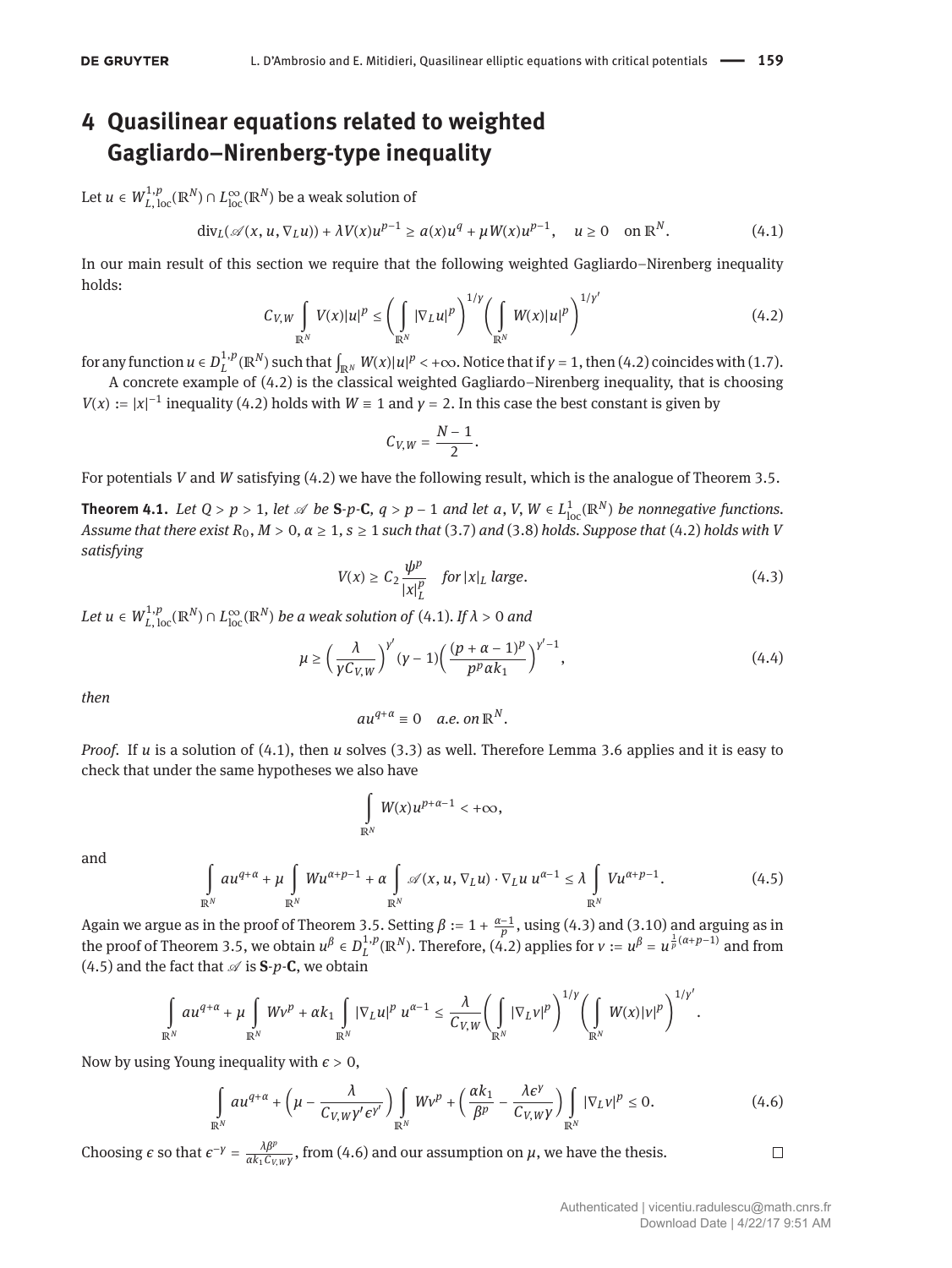**Theorem 4.2.** Let  $Q > p > 1$ . Let  $\mathscr A$  be S-p-C and let a, V,  $W \in L^1_{loc}(\mathbb R^N)$  be nonnegative functions satisfying [\(1.5\)](#page-1-2) and [\(1.6\)](#page-1-3) with  $p \ge v > \theta$  and  $p \ge h \ge k \ge 0$ . Assume that [\(4.2\)](#page-12-1) holds. Let  $\lambda > 0$  and

$$
\mu \geq \mu_1 := \left(\frac{\lambda}{C_{V,W}\gamma k_1}\right)^{\gamma'}(\gamma-1)k_1,
$$

*where*  $C_{V,W}$  *is the best constant in* [\(4.2\)](#page-12-1) *and*  $k_1$  *is the constant structure appearing in the definition of*  $S$ -*p*-**C** (see  $D$ *efinition [2.1\)](#page-2-0). Let*  $u \in W^{1,p}_{L,\,{\rm loc}}({\mathbb R}^{N}) \cap L^\infty_{\rm loc}({\mathbb R}^{N})$  *be a weak solution of [\(4.1\)](#page-12-2). If* 

$$
p-1 < q \leq \frac{(Q-\theta)(p-1) + x_0(\nu-\theta)}{Q-\nu},
$$

*where*  $x_0 \geq 1$  *is the unique solution of the equation* 

$$
\frac{(x-1+p)^p}{x}=\left(\frac{\mu}{\mu_1}\right)^{y-1}p^p,\quad x\geq 1,
$$

*then*  $au \equiv 0$  *a.e.* on  $\mathbb{R}^N$ .

*Proof.* In order to apply Theorem [4.1](#page-12-6) we argue as in proof of Theorem [3.2.](#page-4-6) Hence, conditions [\(3.7\)](#page-5-0) and [\(3.8\)](#page-5-1) are fulfilled if [\(3.20\)](#page-8-1) holds for some  $\alpha \ge 1$ . On the other hand the hypotheses we made on  $\mu$ ,  $x_0$  and  $q$  assure that condition [\(4.4\)](#page-12-7) holds. An application of Theorem [4.1](#page-12-6) completes the proof. П

## <span id="page-13-0"></span>**A Carnot groups**

#### **A.1 Basic facts**

Here, we quote some facts on Carnot groups and refer the interested reader to [\[2,](#page-17-14) [4,](#page-17-15) [10,](#page-17-16) [11\]](#page-17-17) for a more detailed information on this structures.

A Carnot group is a connected, simply connected, nilpotent Lie group G of dimension *N* with graded Lie algebra  $G = V_1 \oplus \cdots \oplus V_r$  such that  $[V_1, V_i] = V_{i+1}$  for  $i = 1, \ldots, r-1$  and  $[V_1, V_r] = 0$ . Such an integer *r* is called the *step* of the group. We set  $l = n_1 = \dim V_1$ ,  $n_2 = \dim V_2, \ldots, n_r = \dim V_r$ . A Carnot group G of dimension *N* can be identified, up to an isomorphism, with the structure of a *homogeneous Carnot group*  $(\mathbb{R}^N, \circ, \delta_R)$  defined as follows: We identify G with  $\mathbb{R}^N$  endowed with a Lie group law ∘. We consider  $\mathbb{R}^N$  split in *r* subspaces  $\mathbb{R}^N = \mathbb{R}^{n_1} \times \mathbb{R}^{n_2} \times \cdots \times \mathbb{R}^{n_r}$  with  $n_1 + n_2 + \cdots + n_r = N$  and  $\xi = (\xi^{(1)}, \ldots, \xi^{(r)})$  with  $\xi^{(i)} \in \mathbb{R}^{n_i}$ . We shall assume that for any  $R > 0$  the dilation  $\delta_R(\xi) = (R\xi^{(1)}, R^2\xi^{(2)}, \ldots, R^r\xi^{(r)})$  is a Lie group automorphism. The Lie algebra of left-invariant vector fields on ( $\mathbb{R}^N$ ,  $\circ$ ) is *G*. For  $i = 1, \ldots, n_1 = l$  let  $Z_i$  be the unique vector field in  $G$  that coincides with  $\partial/\partial\xi_i^{(1)}$  at the origin. We require that the Lie algebra generated by  $Z_1,\ldots,Z_l$  is the whole G.

We denote with  $\nabla_{\mathcal{L}}$  the vector field  $\nabla_{\mathcal{L}} := (Z_1, \ldots, Z_l)^T$  and we call it the *canonical horizontal vector field* in G. The *canonical sub-Laplacian* on G is the second order differential operator defined by  $\sum_{i=1}^l Z_i^2$ .

Along the paper we choose  $X_1, \ldots, X_l$  stands for a basis of span $\{Z_1, \ldots, Z_l\}$ . We denote with  $\nabla_L$  the vector field  $\nabla_L := (X_1, \ldots, X_l)^T$  and we call it the a *horizontal vector field* in G. Moreover, the vector fields  $X_1, \ldots, X_l$  are homogeneous of degree 1 with respect to  $\delta_R$ . In this case

$$
Q = \sum_{i=1}^{r} in_i = \sum_{i=1}^{r} i \dim V_i
$$

is called the *homogeneous dimension* of G.

For  $i = 1, \ldots, l$ ,  $X_i^*$  stands for the formal adjoint of  $X_i$ . Hence, we shall use the notation

$$
\mathrm{div}_L(h) = -\sum_{i=1}^l X_i^* h_i
$$

for any vector field  $h = (h_1, \ldots, h_l)^T \in \mathcal{C}^1(\Omega, \mathbb{R}^l)$ .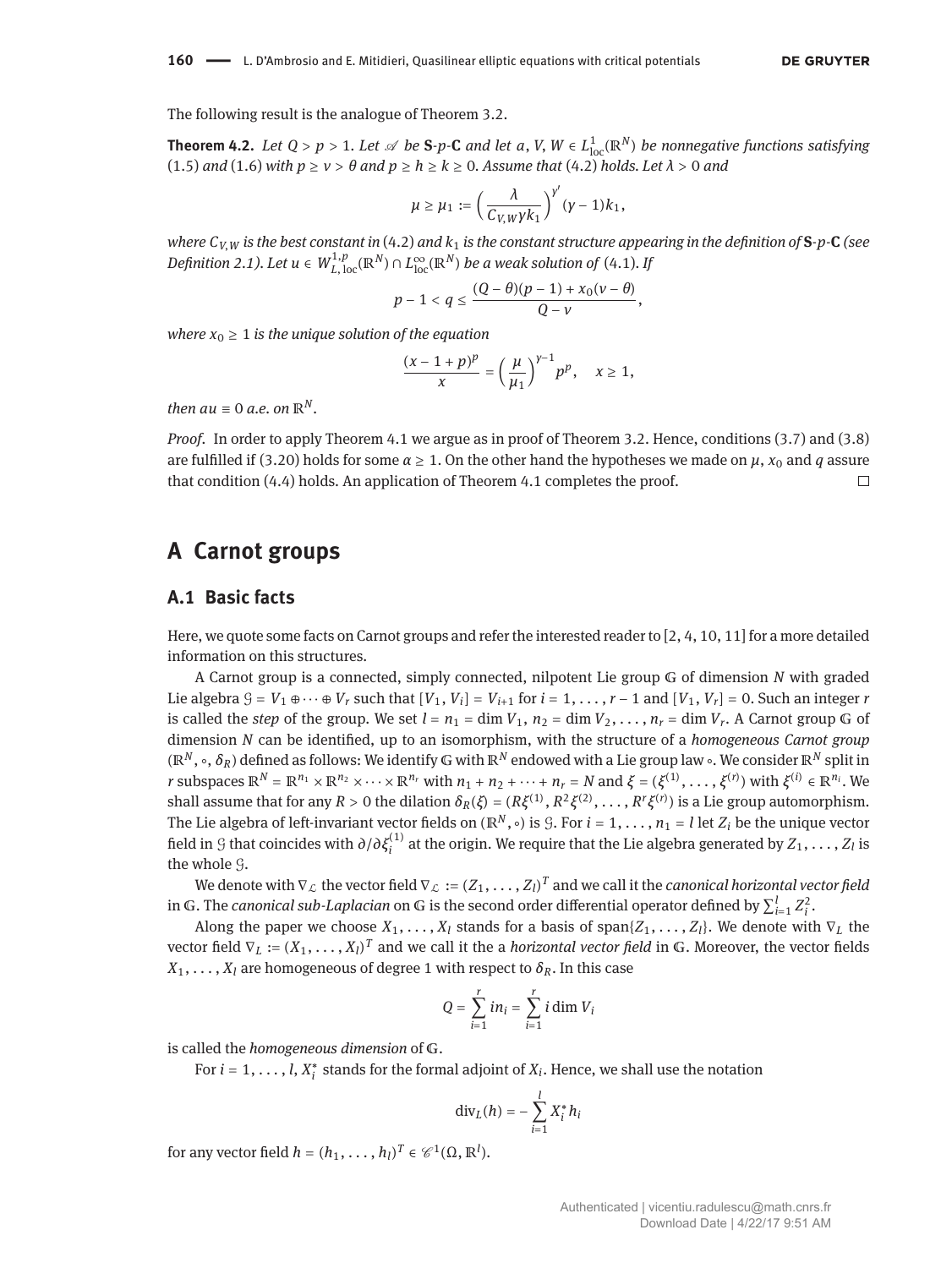A *sub-Laplacian* on G is the second order differential operator defined by  $\Delta_G = \sum_{i=1}^l X_i^2$  and for  $p > 1$  the *p*-sub-Laplacian operator is given by

$$
\Delta_{p,G} u := \sum_{i=1}^l -X_i^* (|\nabla_L u|^{p-2} X_i u).
$$

Since  $X_1, \ldots, X_l$  generate the whole graded Lie algebra  $\mathcal G$ , the sub-Laplacian  $\Delta_G$  satisfies the Hörmander hypoellipticity condition.

 $A$  nonnegative continuous function  $S: \mathbb{R}^N \to \mathbb{R}_+$  is called a *homogeneous norm* on  $G$  if  $S(\xi^{-1}) = S(\xi)$ , *S*(*ξ*) = 0 if and only if *ξ* = 0, and it is homogeneous of degree 1 with respect to  $\delta_R$  (i.e. *S*( $\delta_R(\xi)$ ) = *RS*(*ξ*)). A homogeneous norm *S* defines on 𝔾 a *pseudo-distance* defined as *d*(*ξ*, *η*) := *S*(*ξ* <sup>−</sup>1*η*), which in general is not a distance. If *S* and  $\tilde{S}$  are two homogeneous norms, then they are equivalent, that is there exists a constant  $C > 0$  such that  $C^{-1}S(\xi) \le \tilde{S}(\xi) \le CS(\xi)$ . Let *S* be a homogeneous norm, then there exists a constant  $C > 0$  such  ${\rm that}$  *C*<sup>-1</sup>|*ξ*| ≤ *S*(*ξ*) ≤ *C*|*ξ*|<sup>1/*r*</sup>, for *S*(*ξ*) ≤ 1. Examples of homogeneous norms are *S*<sub>δ</sub>(⋅)</sub> defined as

$$
S_{\delta}(x):=\left(\sum_{i=1}^N(x_i^m)^{\frac{d}{\delta_i}}\right)^{\frac{1}{md}},
$$

where  $d := \delta_1\delta_2\cdots\delta_N$  and  $m$  is the lowest even integer such that  $m\geq \max\{\frac{\delta_1}{d},\ldots,\frac{\delta_N}{d}\},$  or as

$$
S(\xi) := \left(\sum_{i=1}^r |\xi_i|^{\frac{2r!}{i}}\right)^{\frac{1}{2r!}}.
$$

Notice that if *S* is a homogeneous norm differentiable a.e., then |∇<sub>L</sub>S| is homogeneous of degree 0 with respect to  $\delta_R$ ; hence  $|\nabla_L S|$  is bounded.

Special examples of Carnot groups are the Euclidean spaces ℝ*Q*. Moreover, if *Q* ≤ 3, then any Carnot group is the ordinary Euclidean space ℝ*Q*.

The simplest nontrivial example of a Carnot group is the Heisenberg group  $\mathbb{H}^1 = \mathbb{R}^3$ . For an integer  $n \ge 1$ , the Heisenberg group  $\mathbb{H}^n$  is defined as follows: let  $\xi = (\xi^{(1)}, \xi^{(2)})$  with  $\xi^{(1)} := (x_1, \ldots, x_n, y_1, \ldots, y_n)$  and  $\xi^{(2)} := t$ . We endow  $\mathbb{R}^{2n+1}$  with the group law  $\hat{\xi} \circ \tilde{\xi} := (\hat{x} + \tilde{x}, \hat{y} + \tilde{y}, \hat{t} + \tilde{t} + 2 \sum_{i=1}^{n} (\tilde{x}_i \hat{y}_i - \hat{x}_i \tilde{y}_i))$ . We consider the vector fields

$$
X_i := \frac{\partial}{\partial x_i} + 2y_i \frac{\partial}{\partial t}, \quad Y_i := \frac{\partial}{\partial y_i} - 2x_i \frac{\partial}{\partial t} \quad \text{for } i = 1, \ldots, n,
$$

and the associated Heisenberg gradient  $\nabla_H := (X_1, \ldots, X_n, Y_1, \ldots, Y_n)^T$ . The Kohn Laplacian  $\Delta_H$  is then the operator defined by

$$
\Delta_H := \sum_{i=1}^n X_i^2 + Y_i^2.
$$

The family of dilations is given by  $\delta_R(\xi) := (Rx, Ry, R^2t)$  with homogeneous dimension  $Q = 2n + 2$ . In H<sup>n</sup> a canonical homogeneous norm is defined as

$$
|\xi|_H := \left( \left( \sum_{i=1}^n x_i^2 + y_i^2 \right)^2 + t^2 \right)^{\frac{1}{4}}.
$$

#### <span id="page-14-0"></span>**A.2 Mollifiers**

On a Carnot Group there is a "good" notion of *mollifier*. Let *G* be a homogeneous Carnot group on ℝ<sup>*N*</sup> and let *S* be a fixed homogeneous norm on *G*. For every  $x \in G$  and every  $r > 0$ , the set

$$
B_S(x, r) := \{ y \in \mathbb{G} : S(x^{-1} \circ y) < r \}
$$

is called the *S-ball with center at x and radius r*. For a fixed point  $x \in \mathbb{G}$  and a set  $A \subset \mathbb{G}$ , the number

$$
dist_S(x, A) := \inf \{ S(x^{-1} \circ a) : a \in A \}.
$$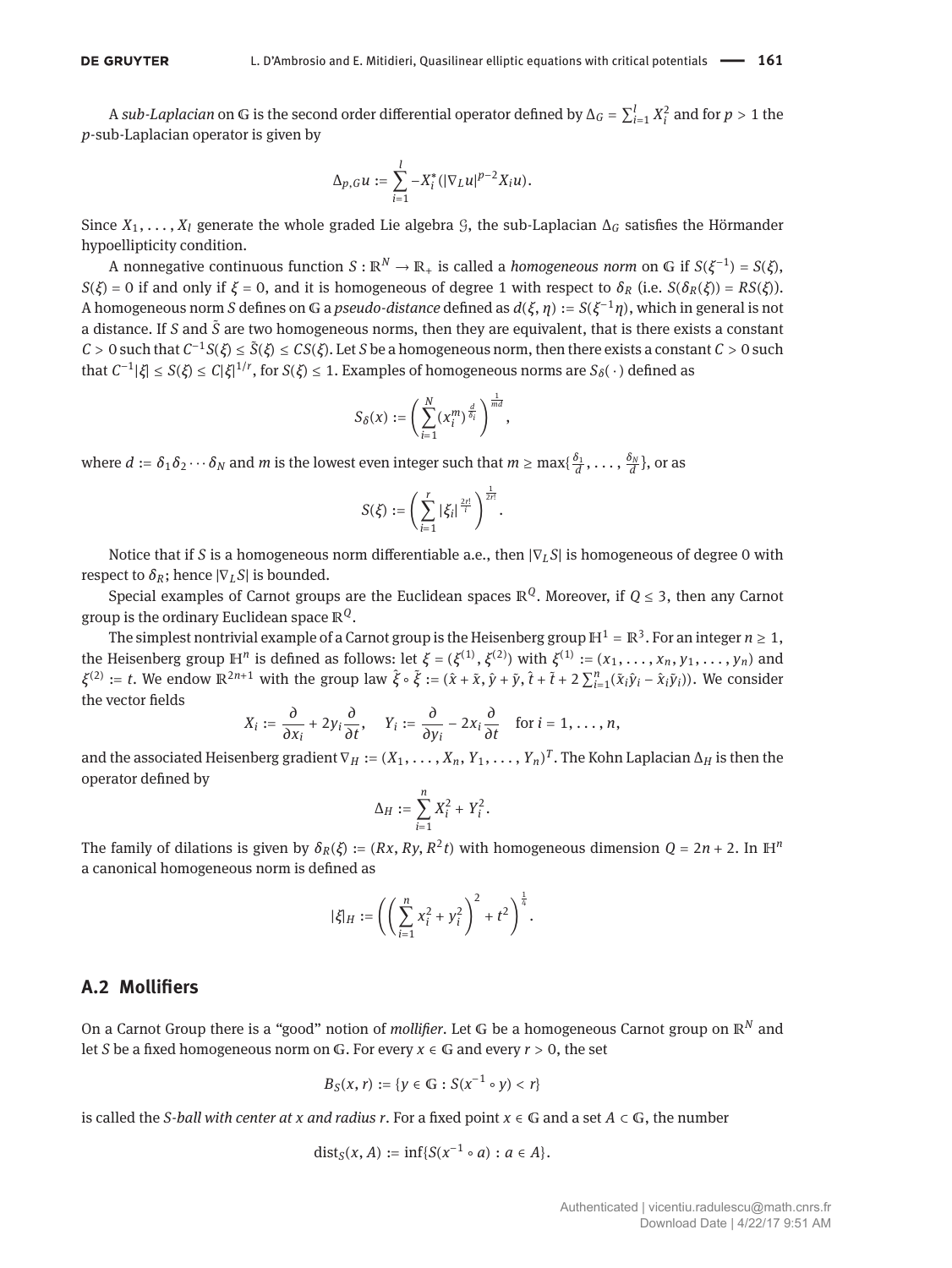is called *S*-*distance of x from A*. Let Ω ⊂ *G* and  $\epsilon$  > 0 we define

$$
\Omega_{S,\epsilon} := \{x \in \Omega : \text{dist}_S(x, \partial \Omega) > \epsilon\}.
$$

In order to avoid cumbersome notations we shall omit the norm *S* in the above symbols.

Let  $m \in \mathcal{C}_0^{\infty}(\mathbb{G})$ ,  $m \ge 0$ , be given such that

$$
\mathrm{supp}(m) \subset B_S(0,1) \quad \text{and} \quad \int m = 1.
$$

For any  $\eta > 0$  we set  $m_\eta := \eta^{-Q} m(\delta_{1/\eta}(x))$ . The family  $(m_\eta)_\eta$  will be called a *family of mollifiers*. Let  $Ω$  ⊂ G be an open set and let  $u \in L^1_{loc}(Ω)$ . For any  $x \in Ω_η$  we define

$$
u_{\eta} := (u \star_{\mathbb{G}} m_{\eta})(x) := \int u(y) m_{\eta}(x \circ y^{-1}) dy = \int u(y^{-1} \circ x) m_{\eta}(y) dy
$$

$$
B(x,\eta) \qquad B(0,\eta)
$$

calling *u<sup>η</sup>* a *mollified of u related to the homogeneous norm S*.

It is easy that check that if  $u \in L^1_{loc}(\Omega)$ , then

$$
u_{\eta} \to u \quad \text{as } \eta \to 0 \quad \text{in } L^1_{\text{loc}}(\Omega).
$$

See [\[2\]](#page-17-14).

#### A.3  $\,$  A characterization of the space  $\boldsymbol{D}_l^{1,p}$  $\frac{1}{L}$ <sup>*P*</sup>( $\mathbb{R}^N$ )

As in the Euclidean case, for  $1 < p < Q$  the space  $D^{1,p}_L(\mathbb{R}^N)$  is defined as the closure of  $\mathscr{C}_0^1(\mathbb{R}^N)$  with respect to the norm  $|\nabla_L u|_p = (\int |\nabla_L u|^p)^{1/p}$ . Let  $u \in L^1_{loc}(\mathbb{R}^N)$ . It is clear that the assumption that the distribution  $|\nabla_L u|$ belongs to  $L^p(\mathbb{R}^N)$  does not guarantee that  $u \in D^{1,p}_L(\mathbb{R}^N)$ .

We have the following.

<span id="page-15-0"></span>**Theorem A.1.** Let  $1 < p < Q$  and let  $|\cdot|_L$  be a homogeneous norm. Let  $u \in L^1_{\rm loc}({\mathbb R}^N)$  be such that  $|\nabla_L u| \in L^p({\mathbb R}^N).$ *If there exists*  $R_0 > 0$  *such that* 

<span id="page-15-1"></span>
$$
\int\limits_{|x|_L>R_0}\frac{\psi^p}{|x|_L^p}|u|^p<\infty,
$$
\n(A.1)

*then*  $u \in D^{1,p}_L(\mathbb{R}^N)$ .

*Proof.* Let  $\phi_0 : \mathbb{R} \to \mathbb{R}$  be a usual cut off function and let  $\phi_R := \phi_0(|\delta_{1/R} x|_L)$ . We have

$$
|\nabla_L(\phi_R u) - \nabla_L u|_p = |u \nabla_L \phi_R + \phi_R \nabla_L u - \nabla_L u|_p \leq |u \nabla_L \phi_R|_p + |\phi_R \nabla_L u - \nabla_L u|_p.
$$

Now by Lebesgue dominated convergence theorem it follows that

$$
|\phi_R \nabla_L u - \nabla_L u|_p^p = \int_{\mathbb{R}^N} (1 - \phi_R)^p |\nabla_L u|^p \to 0.
$$

On the other hand,

$$
|u\nabla_L \phi_R|_p^p = \int_{R<|x|_L<2R} |u|^p |\phi'_0|^p \left(\frac{|x|_L}{R}\right) \frac{\psi^p}{R^p} \le \int_{R<|x|_L<2R} |u|^p C(\phi_0, p) \frac{\psi^p}{|x|_L^p}
$$

which, by [\(A.1\)](#page-15-1), implies

$$
\lim_{R\to+\infty}|u\nabla_L\phi_R|_p^p=0.
$$

Therefore for any  $R > 0$ ,  $\phi_R u \in L^1(\mathbb{R}^N)$  has compact support and  $\phi_R u \to u$  in  $D^{1,p}_L(\mathbb{R}^N)$ .

Finally, if *u* is smooth we are done. Otherwise, by a standard mollification argument we complete the proof.  $\Box$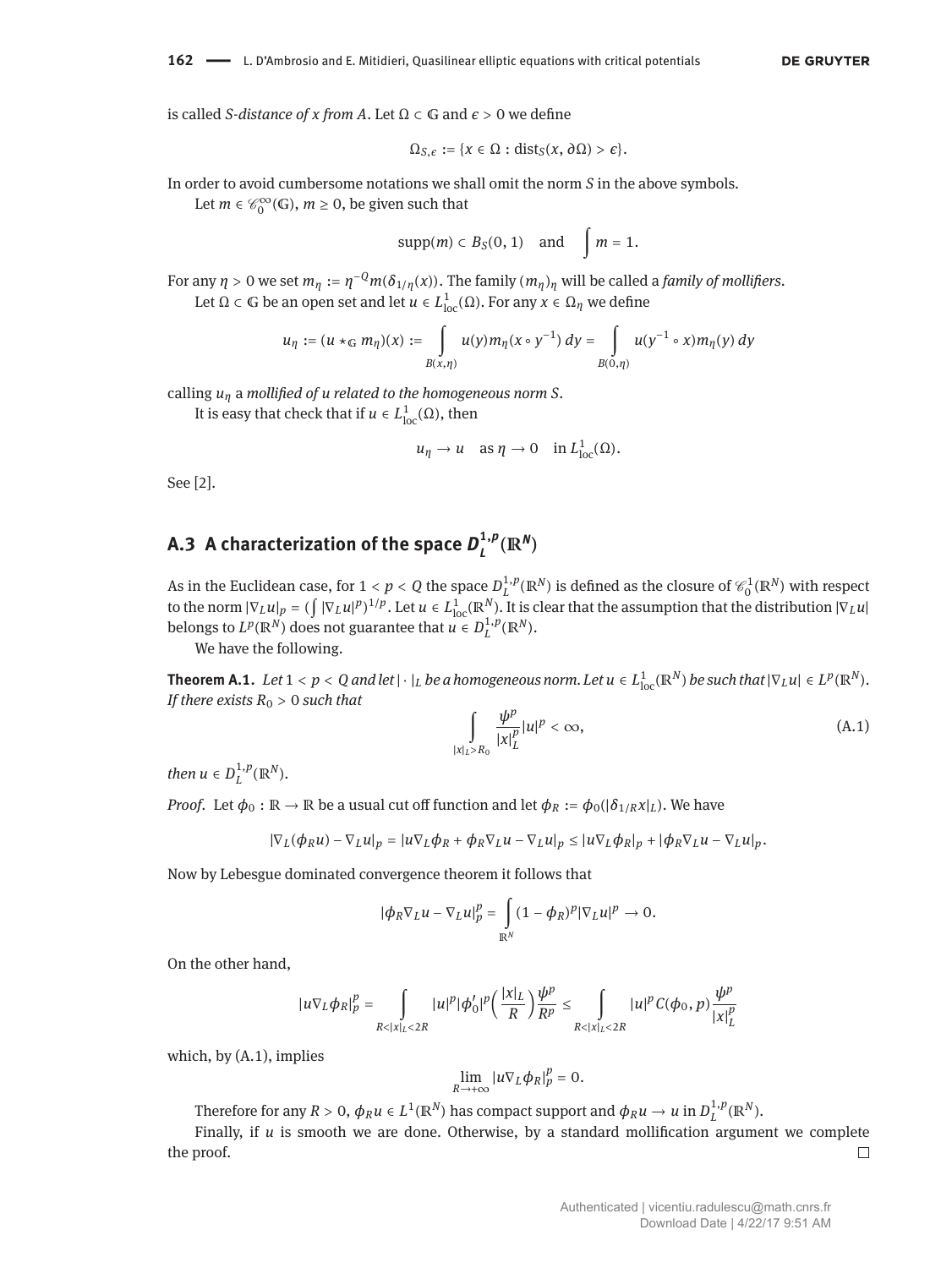### **A.4 The Kato inequality for quasilinear weakly elliptic operators**

In this subsection we shall recall that suitable versions of the Kato inequality [\[12\]](#page-17-18) proved in [\[8\]](#page-17-4) hold for some *quasilinear weakly elliptic operators*.

Let Ω be an open set contained in  $\mathbb{R}^N$ , let  $p \ge 1$  and let  $u \in W^{1,p}_{loc}(\Omega)$ . As usual, we denote by sign, sign<sup>+</sup> and  $u^+$  the functions defined as follows:

sign(t) := 
$$
\begin{cases} 1 & \text{if } t > 0, \\ 0 & \text{if } t = 0, \\ -1 & \text{if } t < 0, \end{cases}
$$
 sign<sup>+</sup>(t) := 
$$
\begin{cases} 1 & \text{if } t > 0, \\ 0 & \text{if } t \le 0, \end{cases}
$$
 u<sup>+</sup> := sign<sup>+</sup>(u)u.

**Theorem A.2** (Kato inequality: The quasilinear case). *Let*  $\mathscr A$  *be* [\(WE\)](#page-2-2). *Let*  $f\in L^1_{\rm loc}(\Omega)$  *and let*  $u\in W^{1,p}_{L,\,{\rm loc}}(\Omega)$  *be a weak solution of*

 $div_L(\mathscr{A}(x, u, \nabla_L u)) \geq f$  *on*  $\Omega$ .

*Then u* + *is a weak solution of*

 $\text{div}_L(\mathscr{A}(x, u^+, \nabla_L u^+)) \geq \text{sign}^+ u f$  *on*  $\Omega$ *.* 

*Moreover, if*

$$
\text{div}_L(\mathcal{A}(x,u,\nabla_Lu))=f \quad on \ \Omega,
$$

and  $\mathscr A$  *is odd, i.e.* 

 $\mathscr{A}(x, -t, -\xi) = -\mathscr{A}(x, t, \xi),$ 

*then* |*u*| *satisfies*

 $div_L(\mathscr{A}(x, |u|, \nabla_L|u|)) \geq$  sign *u* f *on*  $\Omega$ .

### **A.5 Hardy inequality in the Carnot framework**

The following result has been proved in [\[5\]](#page-17-12).

<span id="page-16-0"></span>**Theorem A.3.** *Let*  $p > 1$ *. Let*  $d : \Omega \to \mathbb{R}$  *be a nonnegative nonconstant measurable function and let*  $\alpha \in \mathbb{R}$ *,*  $α ≠ 0$ *, such that* 

$$
d^{-p}|\nabla_L d|^p,\ d^{(\alpha-1)(p-1)}|\nabla_L d|^{p-1}\in L^1_{\text{loc}}(\Omega).
$$

*If*  $-\Delta$ <sub>*L*,*p*( $d^{\alpha}$ ) ≥ 0 *in the weak sense, then for every*  $u \in \mathcal{C}_0^1(\Omega)$  *we have*</sub>

$$
\left(\frac{|\alpha|(p-1)}{p}\right)^p \int\limits_{\Omega} \frac{|u|^p}{d^p} |\nabla_L d|^p\,dx \leq \int\limits_{\Omega} |\nabla_L u|^p\,dx.
$$

*In particular, if S is a homogeneous norm such that* $4 - \Delta_{L,p} S^{\frac{p-Q}{p-1}} = c \delta_0$  *<i>on*  $G$  with  $Q > p > 1$ , then $^5$ 

$$
\left(\frac{Q-p}{p}\right)^p \int\limits_{\mathbb{G}} \frac{|u|^p}{S^p} |\nabla_L S|^p \ dx \leq \int\limits_{\mathbb{G}} |\nabla_L u|^p \ dx, \quad u \in D^{1,p}_L(\mathbb{G}),
$$

where the constant  $(\frac{Q-p}{p})^p$  is sharp and it is not achieved.

**Funding:** The authors are supported by the MIUR Bando PRIN 2015 2015KB9WPT\_001. Enzo Mitidieri acknowledges the support from FRA 2015: Equazioni differenziali: teoria qualitativa e computazionale, Università degli Studi di Trieste.

<span id="page-16-1"></span>**<sup>4</sup>** In the Euclidean setting *S* is the Euclidean norm.

<span id="page-16-2"></span>**<sup>5</sup>** See Appendix [A.2](#page-14-0) for the definition of  $D^{1,p}_L(\mathbb{G})$ .